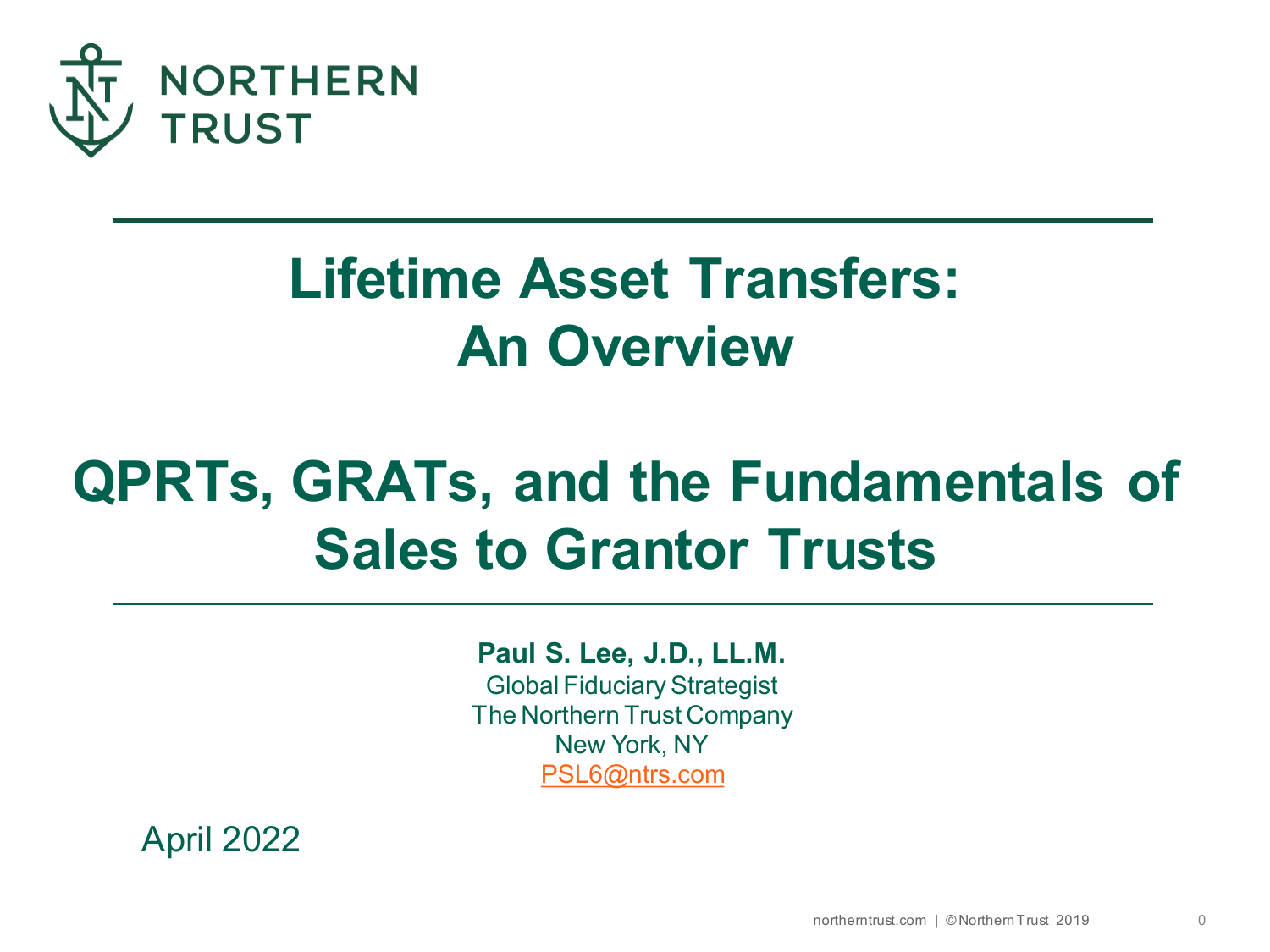

# *Lifetime Asset Transfers: An Overview*



1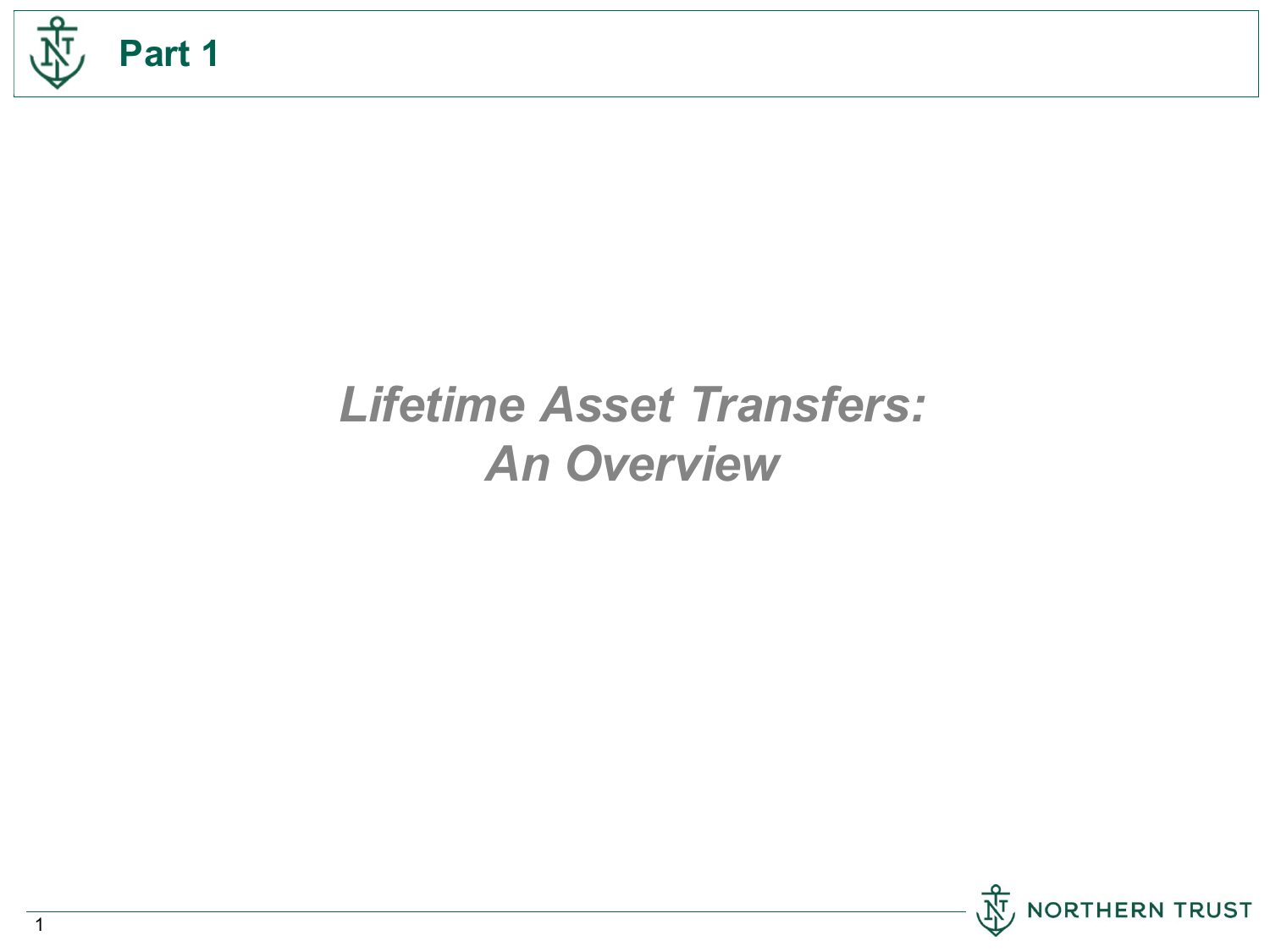

# **Mathematics Behind Lifetime Transfers**

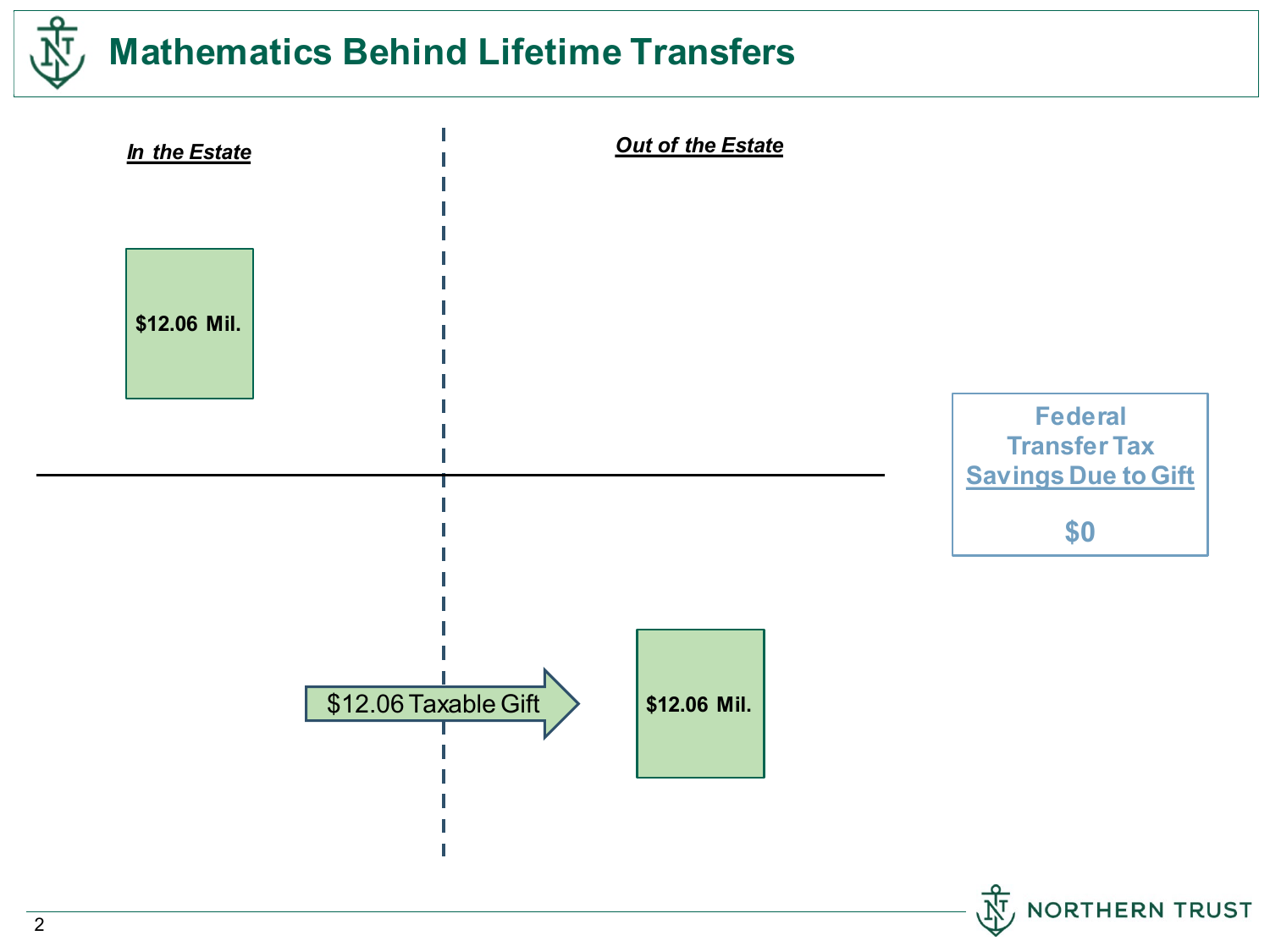# **Mathematics Behind Lifetime Transfers: Appreciation**

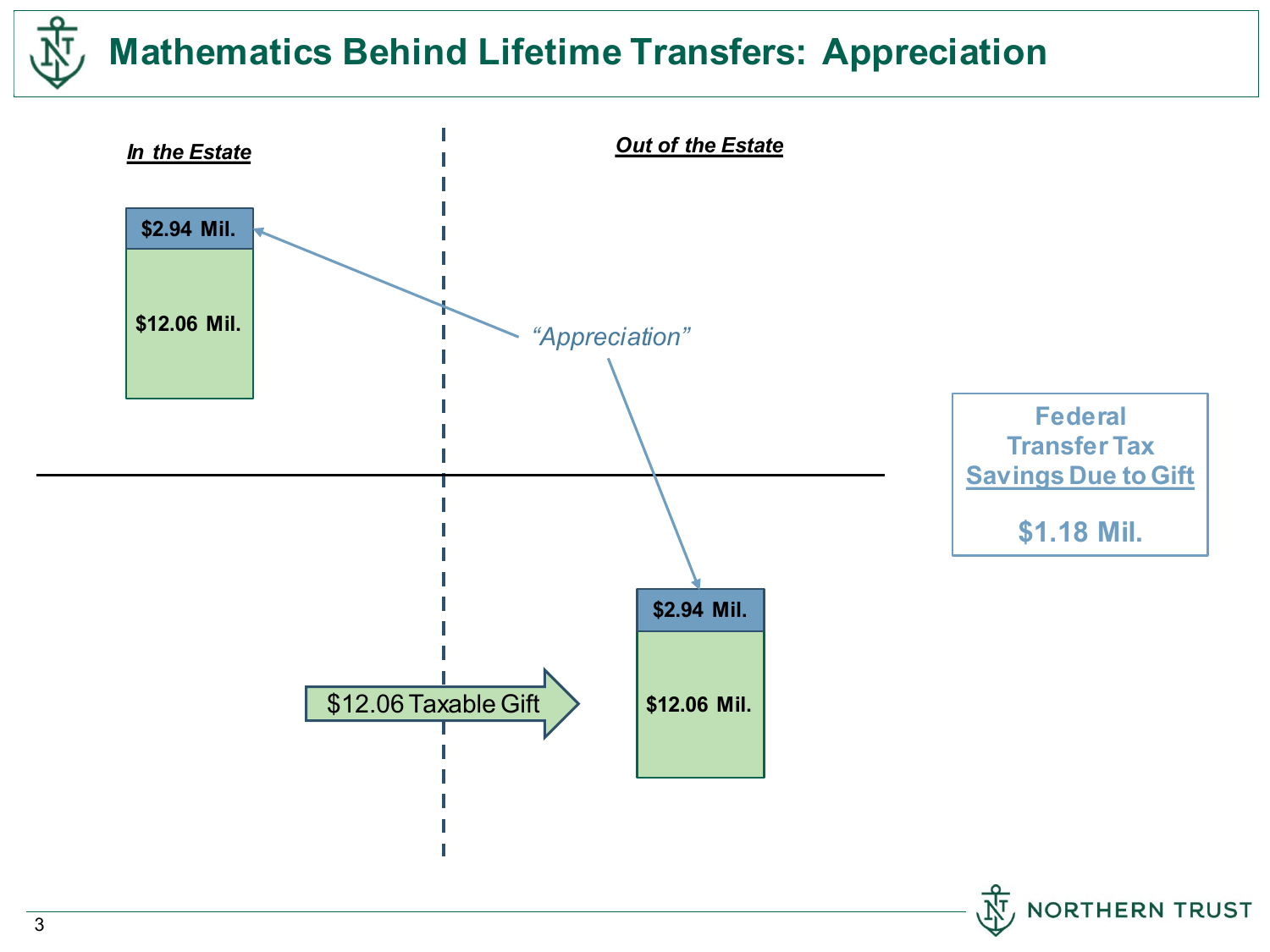# **Mathematics Behind Lifetime Transfers: Loss In Value**

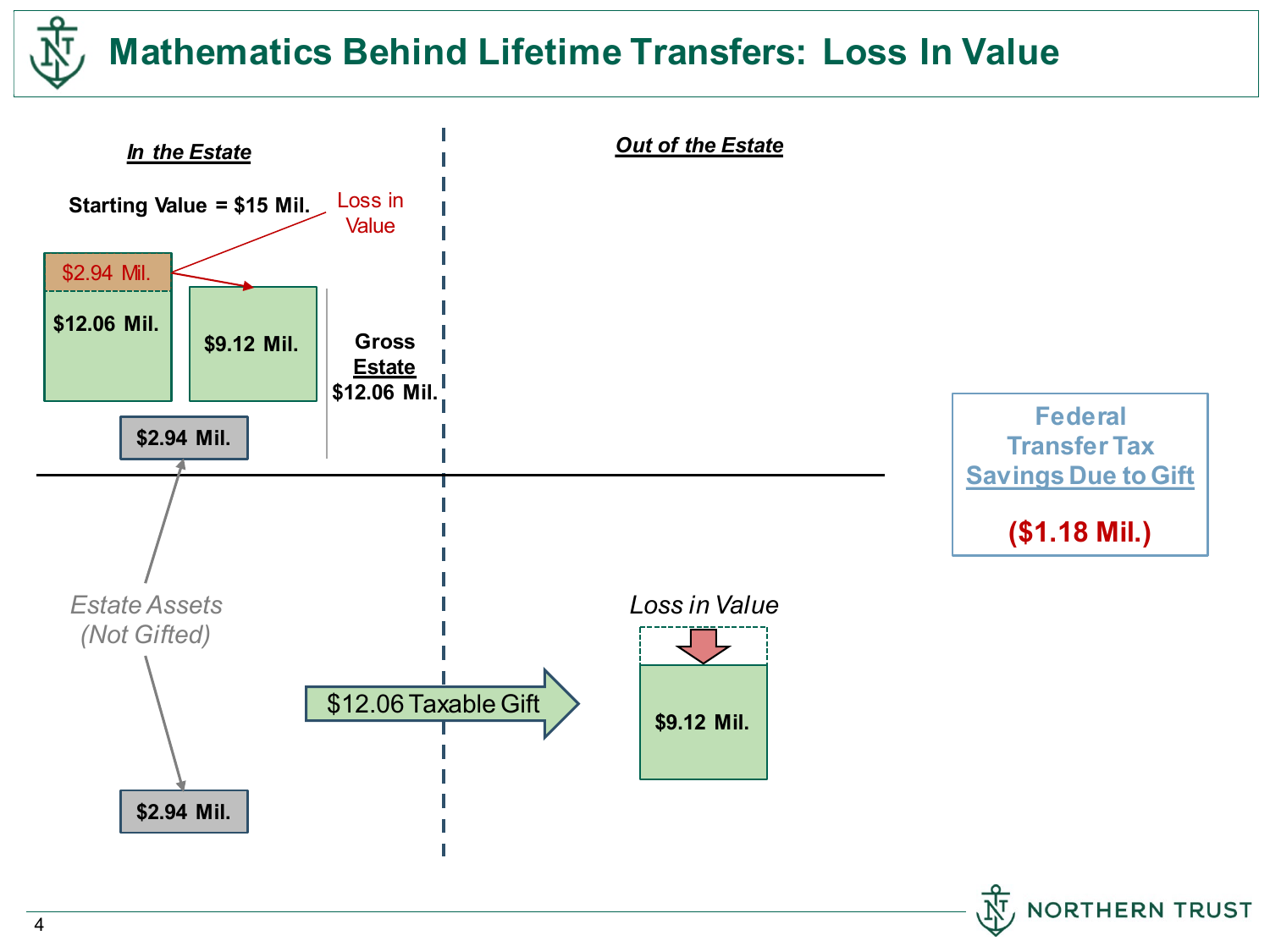

# **Mathematics Behind Lifetime Transfers: Tax Exclusivity**

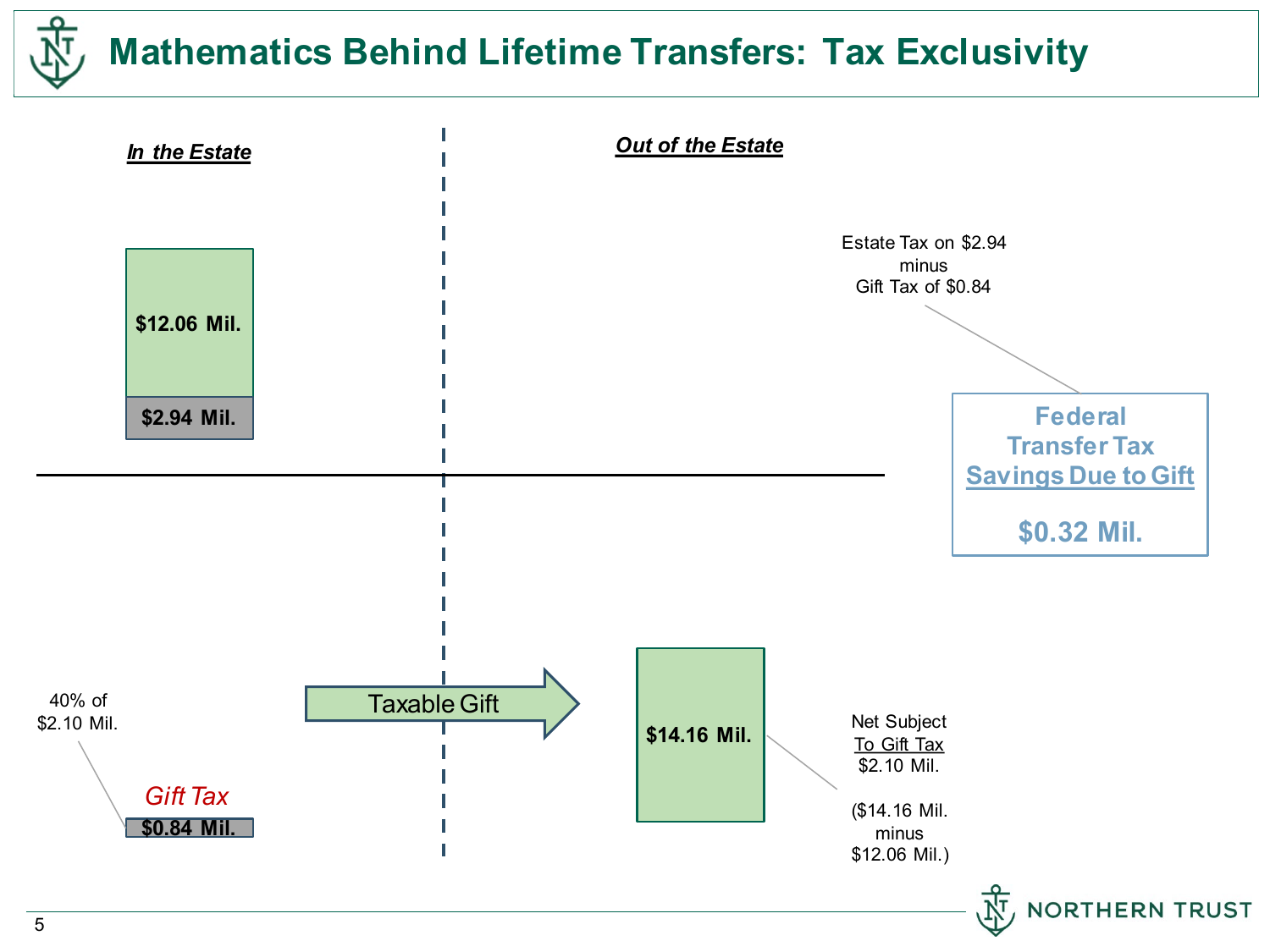

#### **The Transfer Tax Landscape: Venn Diagram**

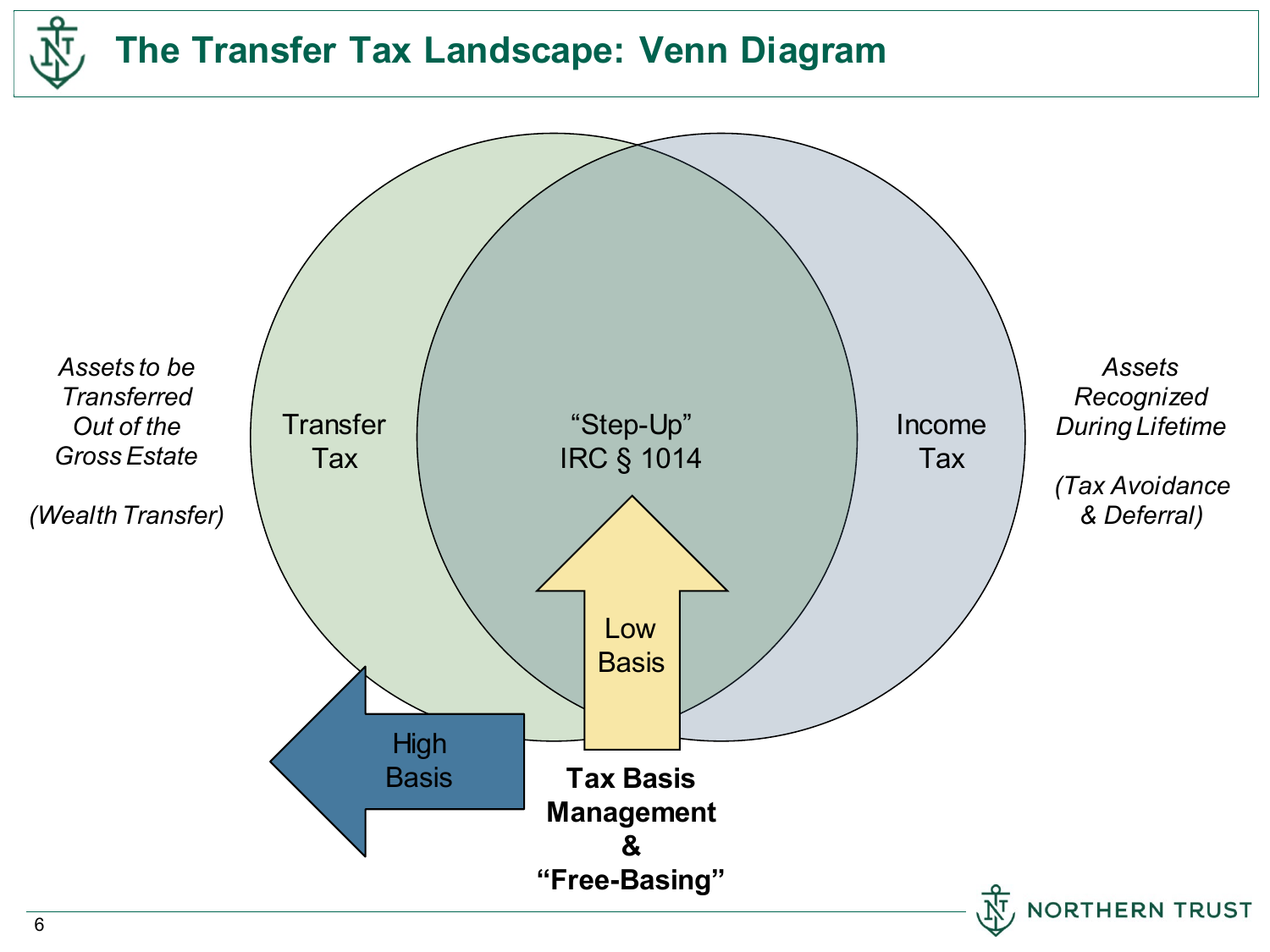



**NORTHERN TRUST**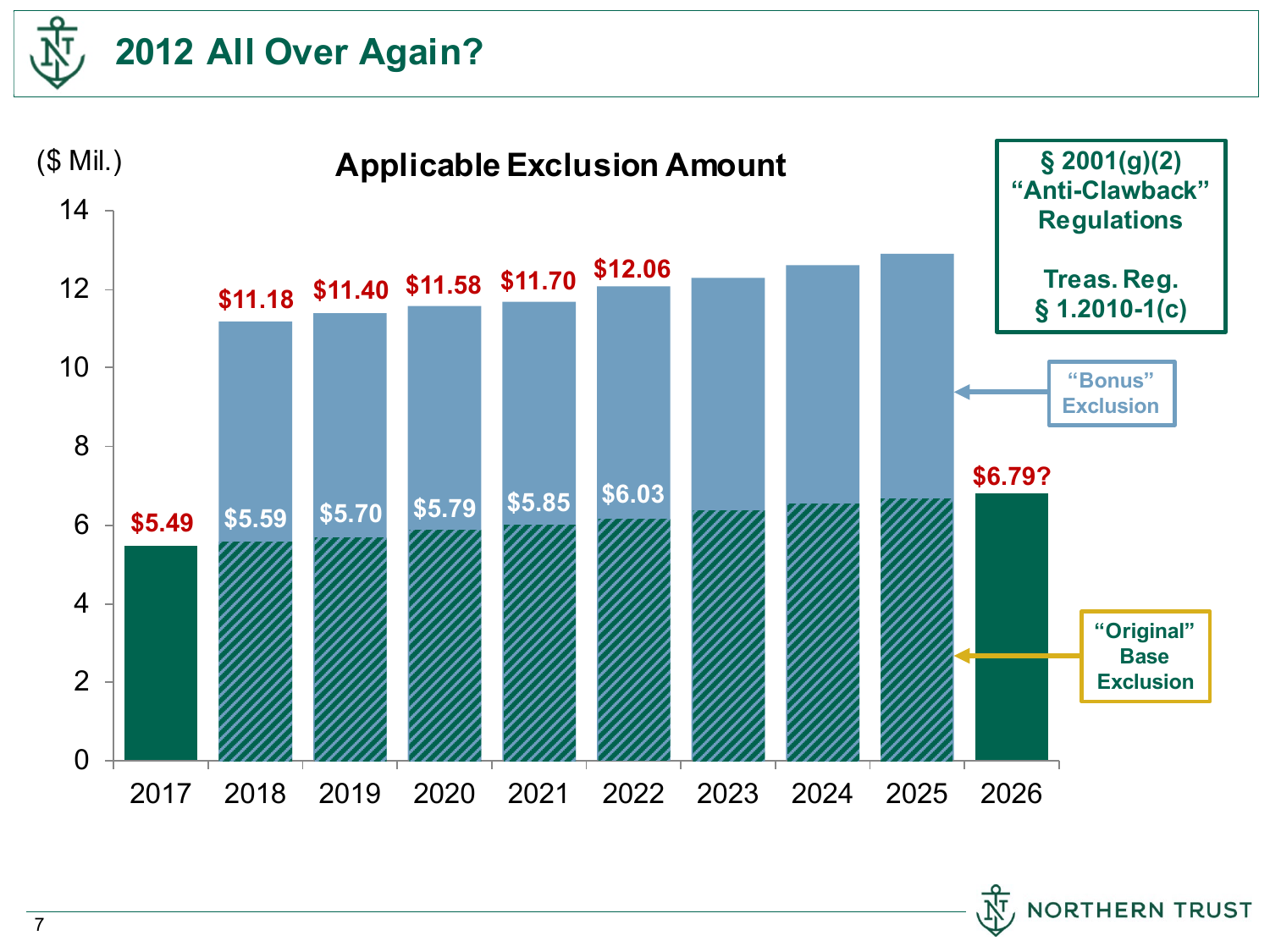# **To Gift or Not to Gift: That's the Question…**



**Applicable Exclusion gifts of cash (or marketable securities), and**

**NORTHERN TRUST** 

**Exercise of "swap" power in the future.**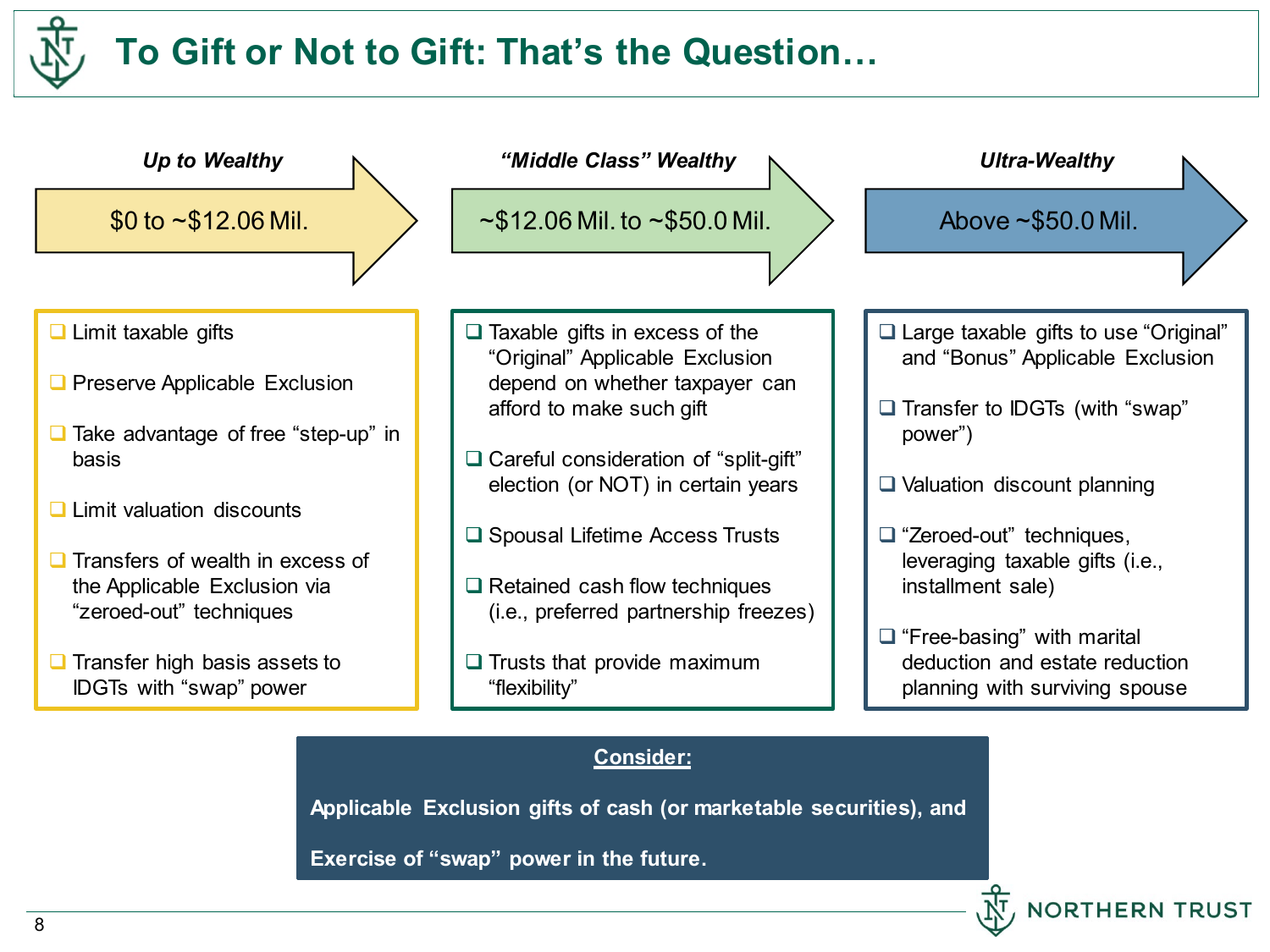

9

# **Some Assets Benefit from "Step-Up"—Some Do Not**

**Tax Characteristic** "Step-Up" Important **Asset Type** [Higher Valuation] Creator-Owned Copyrights, Trademarks, Patents & Artwork Ordinary Transforms to Long-Term "Negative Basis" Commercial Real Property LPs Recapture & >100% Long-Term **"Bonus Depreciation" Qualified Property under § 168(k)** § 1245 Recapture Oil & Gas Investments § 1245 Recapture Artwork, Gold & Other "Collectibles" 28% Long-Term Low Basis Stock 20% Long-Term Roth IRA Assets Tax Free & No Surcharge **Qualified Small Business Stock (QSBS)** § 1202 Gain [50, 60, 75 or 100%] Exclusion High Basis Stock Minimal Gain Fixed Income Typically Minimal Gain Cash Basis = Face Value Passive Foreign Investment Company (PFIC) Shares No "Step-Up" Stock at a Loss Capital Loss Erased Converts to IRD **Qualified Opportunity Zone (QOZ) Investments** "Step-Up" not Important Traditional IRA & Qualified Plan Assets 100% IRD [Lower Valuation]**HERN TRUST**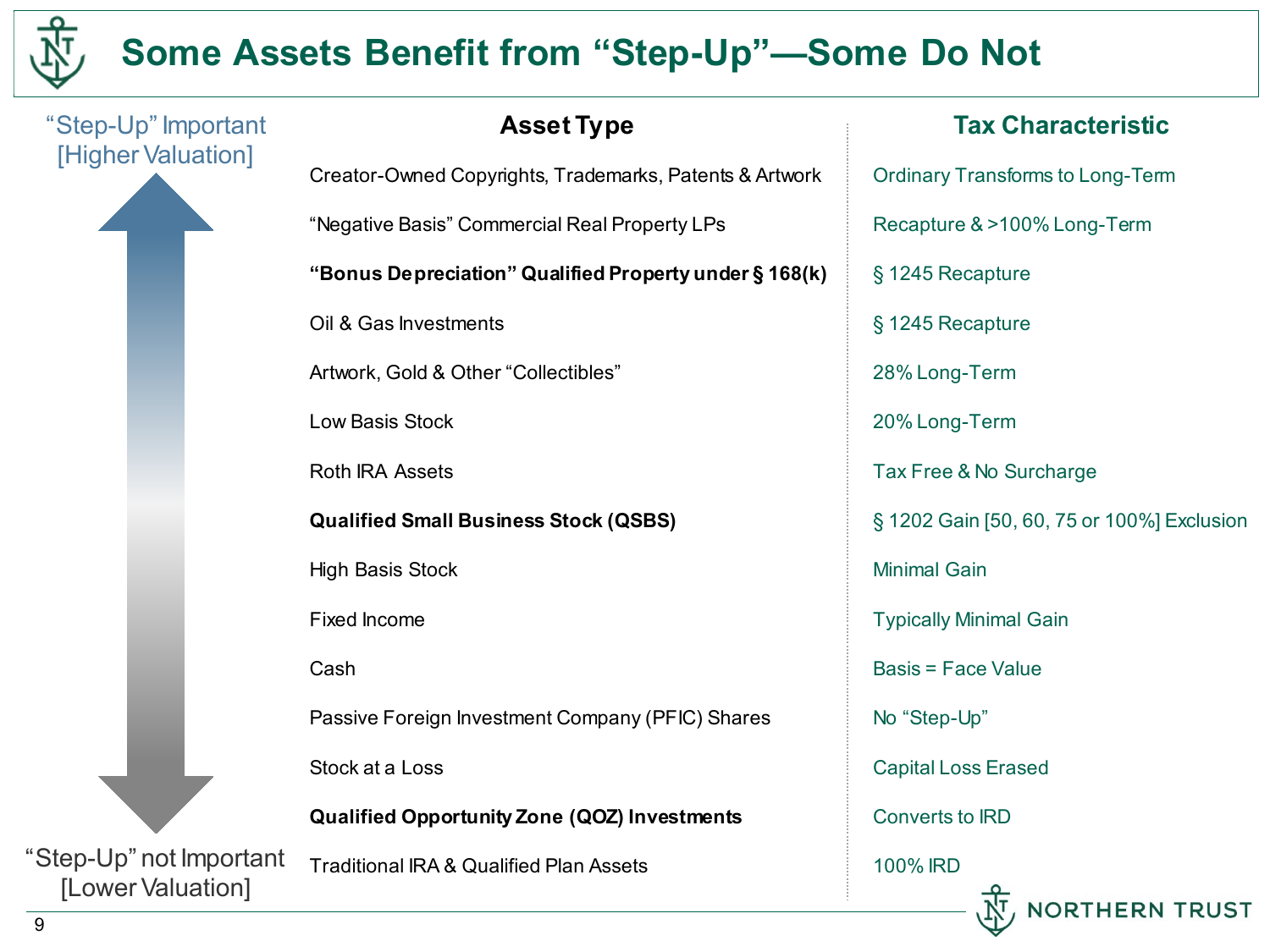

# **Additional Things About Lifetime Transfers**

- Remember the "Freebies"
	- ◆ Annual Exclusion Gifts
	- ◆ Ed/Med Gifts
	- ◆ UGMA / UTMA and Minors Trusts
	- ◆ Section 529 Plans
	- "*Crummey*" Trusts (not just for Irrevocable Life Insurance Trusts)
- Default should be a gift to an "Intentionally Defective Grantor Trusts" (IDGTs) with "Swap Power"
- "Defined Value" vs. "Price Adjustment" Clauses
- Carryover Basis under § 1012
- **NALUATION Discount Planning** 
	- ◆ Discount is the wealth equivalent of appreciation out of the estate
	- ◆ Family limited partnership (FLP) transfers
		- ▶ IRS retracted proposed treasury regulations under § 2704 (lapsing rights and restrictions by family)
		- ▶ Challenged under § 2036(a)(2) (retained right in conjunction with any person to designate who could enjoy the property or its income)

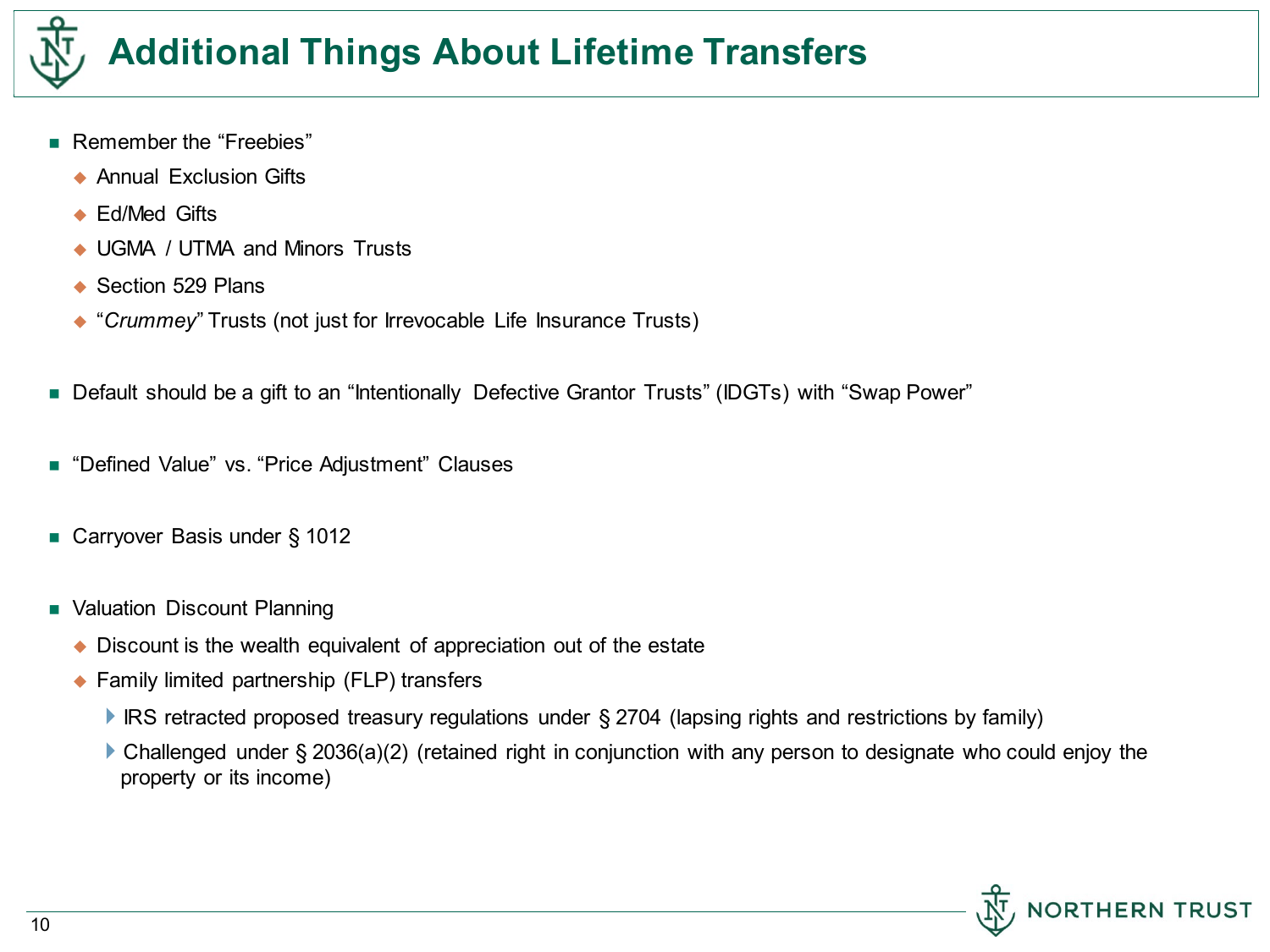

Reasons to "Undo" Taxable Gifts:

- Current Applicable Exclusion Amount becomes permanent
- Gifted asset depreciates in value
- Loss of "step-up" in basis
- NY donor dies soon after gift (gifts within 3 years of death are subject to NY estate tax but with no corresponding federal estate tax deduction): 49.6% v. 56% effective transfer tax

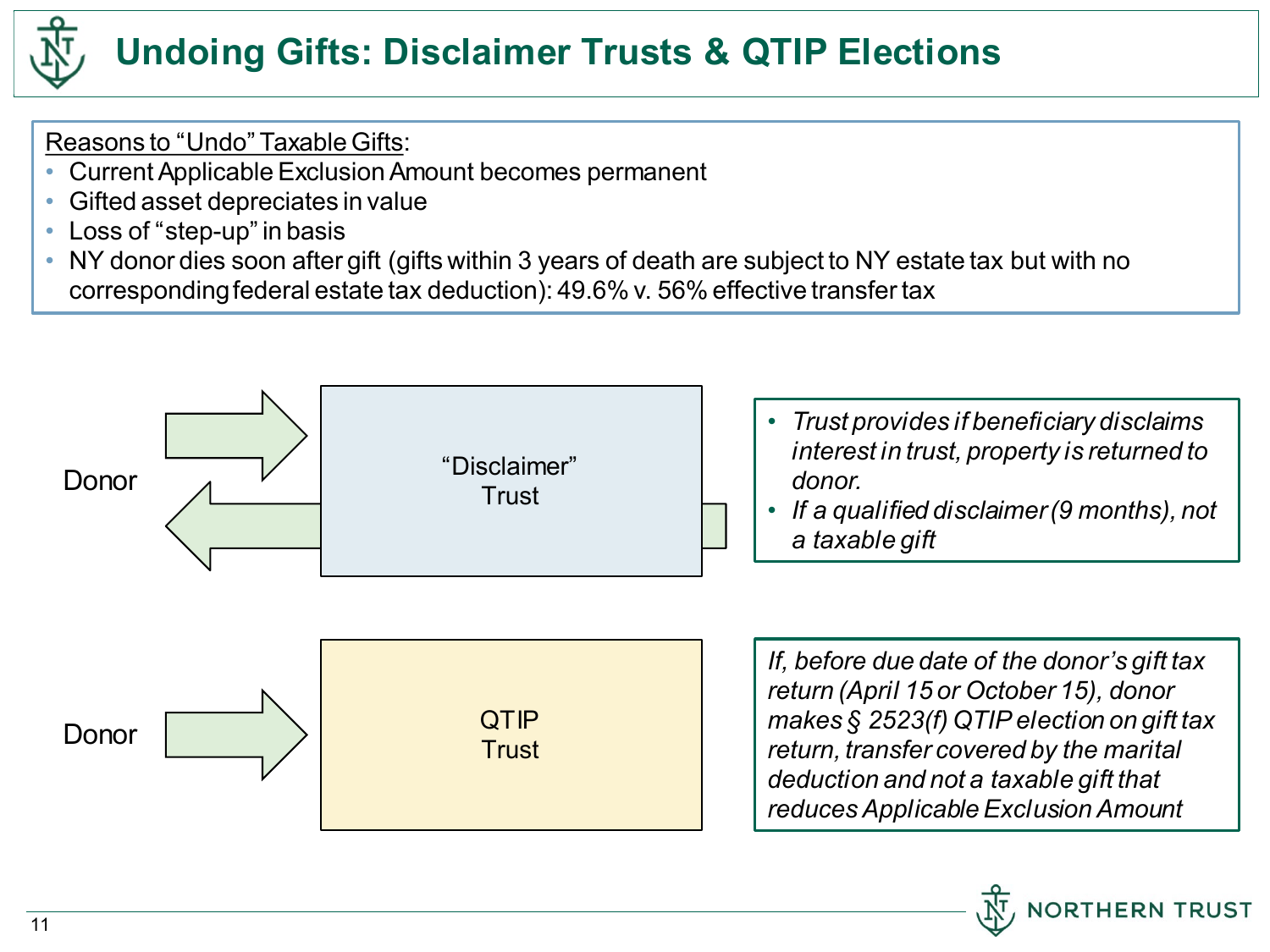



**NORTHERN TRUST**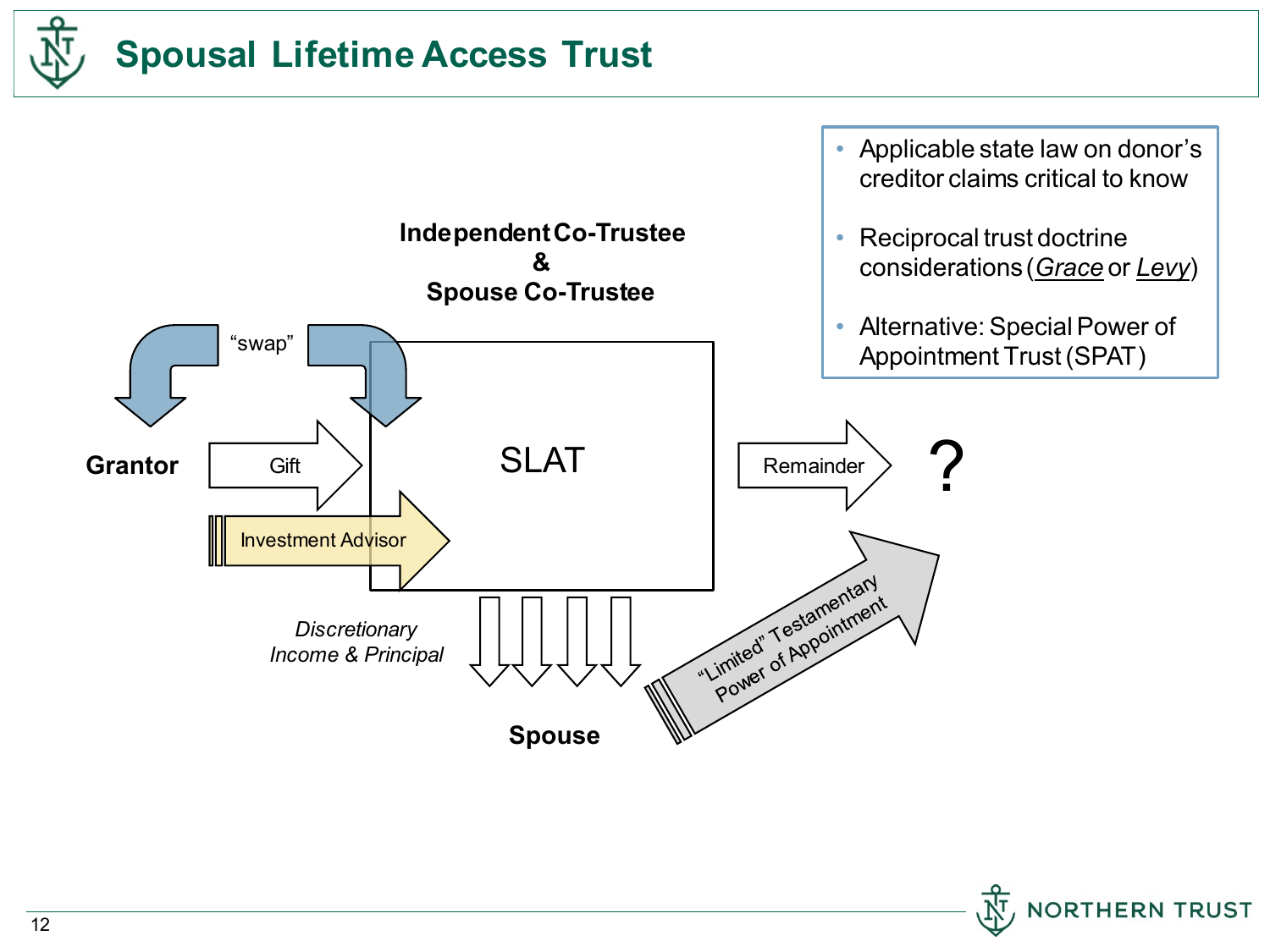



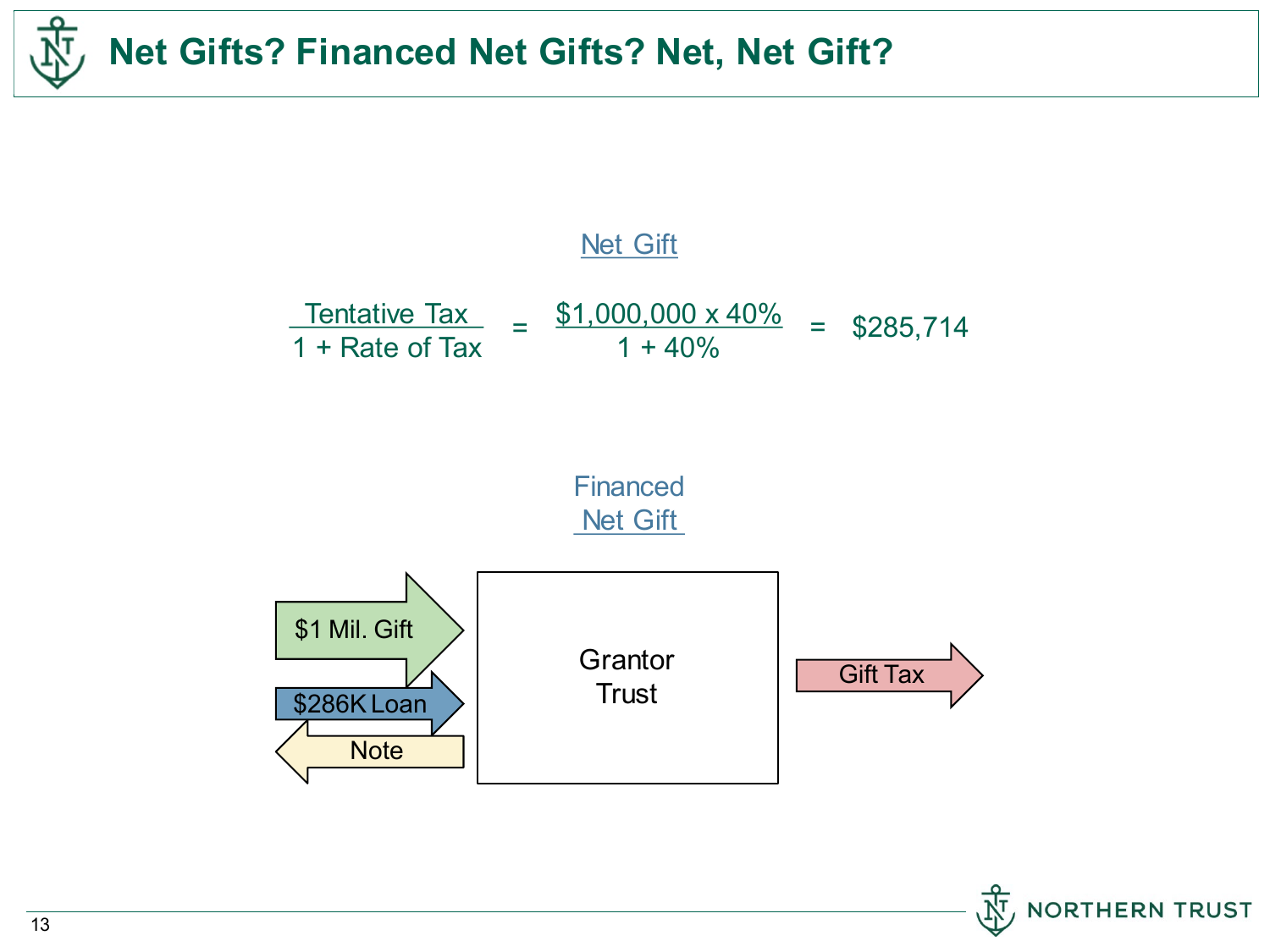# **Don't Forget About Inter-Vivos Marital Deduction Trusts**

- Qualified Terminable Interest Property (QTIP) Marital Trust
- General Power of Appointment Marital Trust
- "Estate" Marital Trust
- Section 2038 Estate Marital Trust

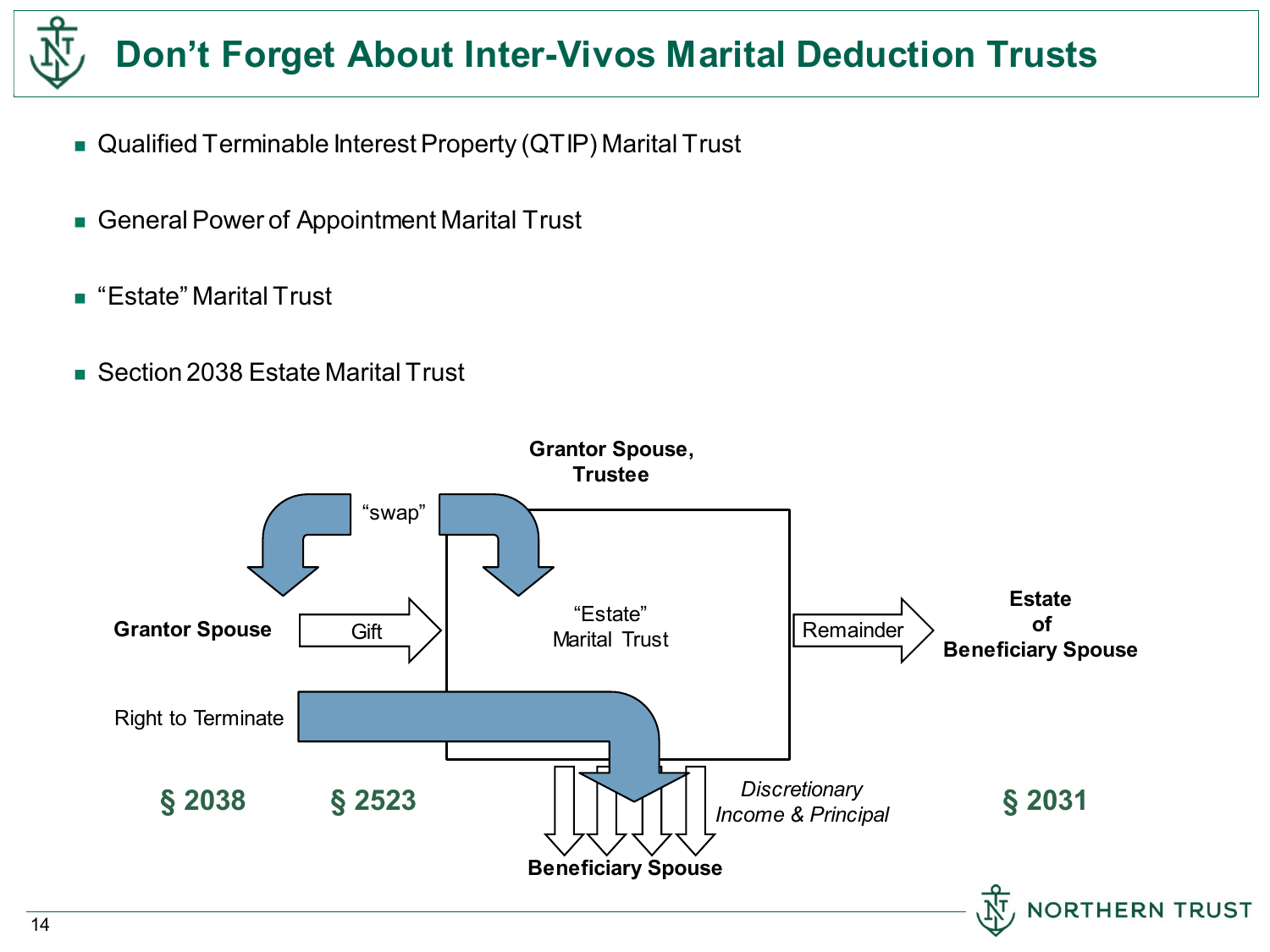

# *QPRTs, GRATs, and The Fundamentals of Sales to Grantor Trusts*

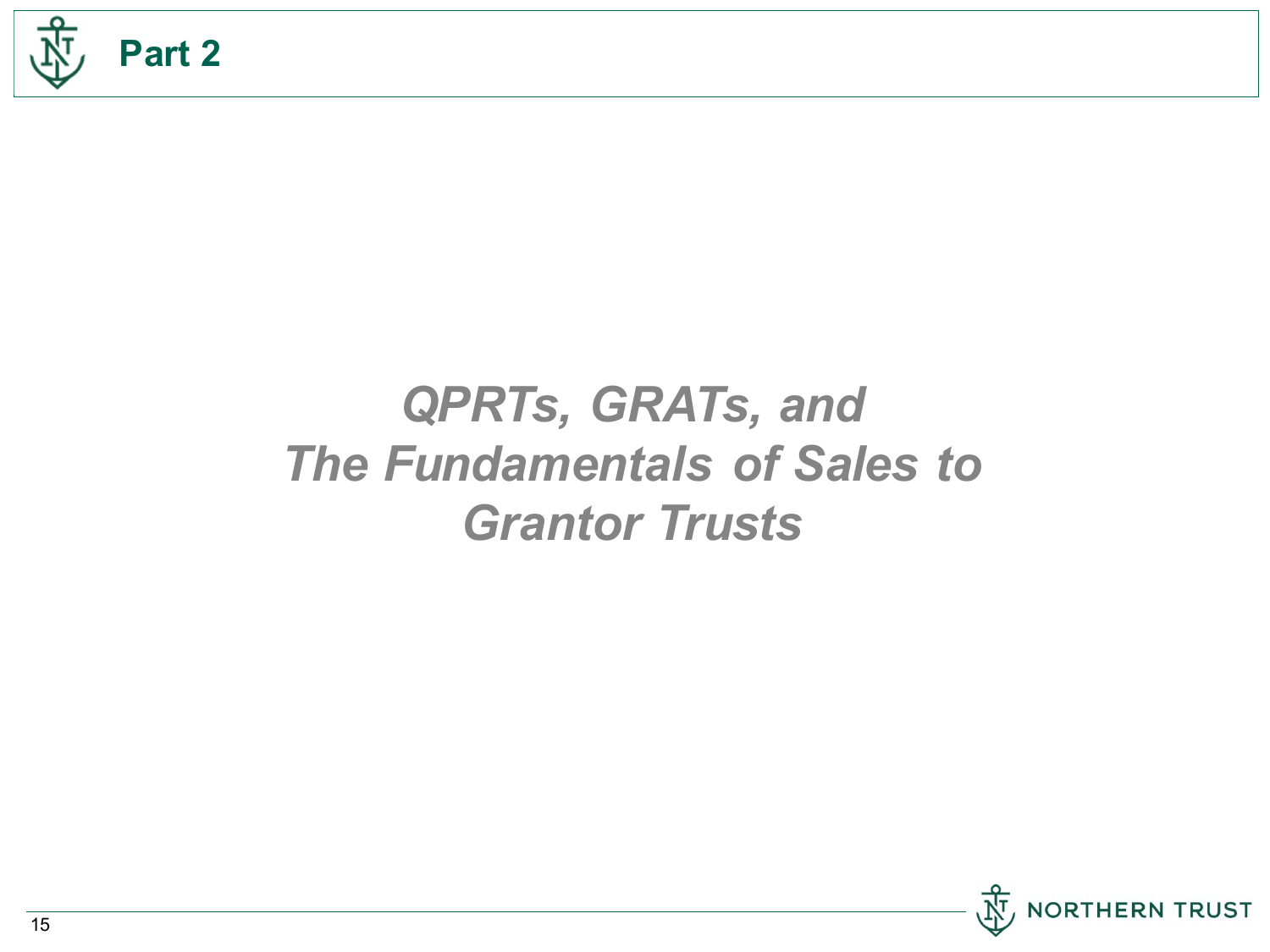

### **Applicable Federal Rates**

Jan. 1998 – Apr. 2022



- **Consider prepaying debt and replace with new promissory note.**
- **Remember term of note should not be longer than life expectancy of holder.**

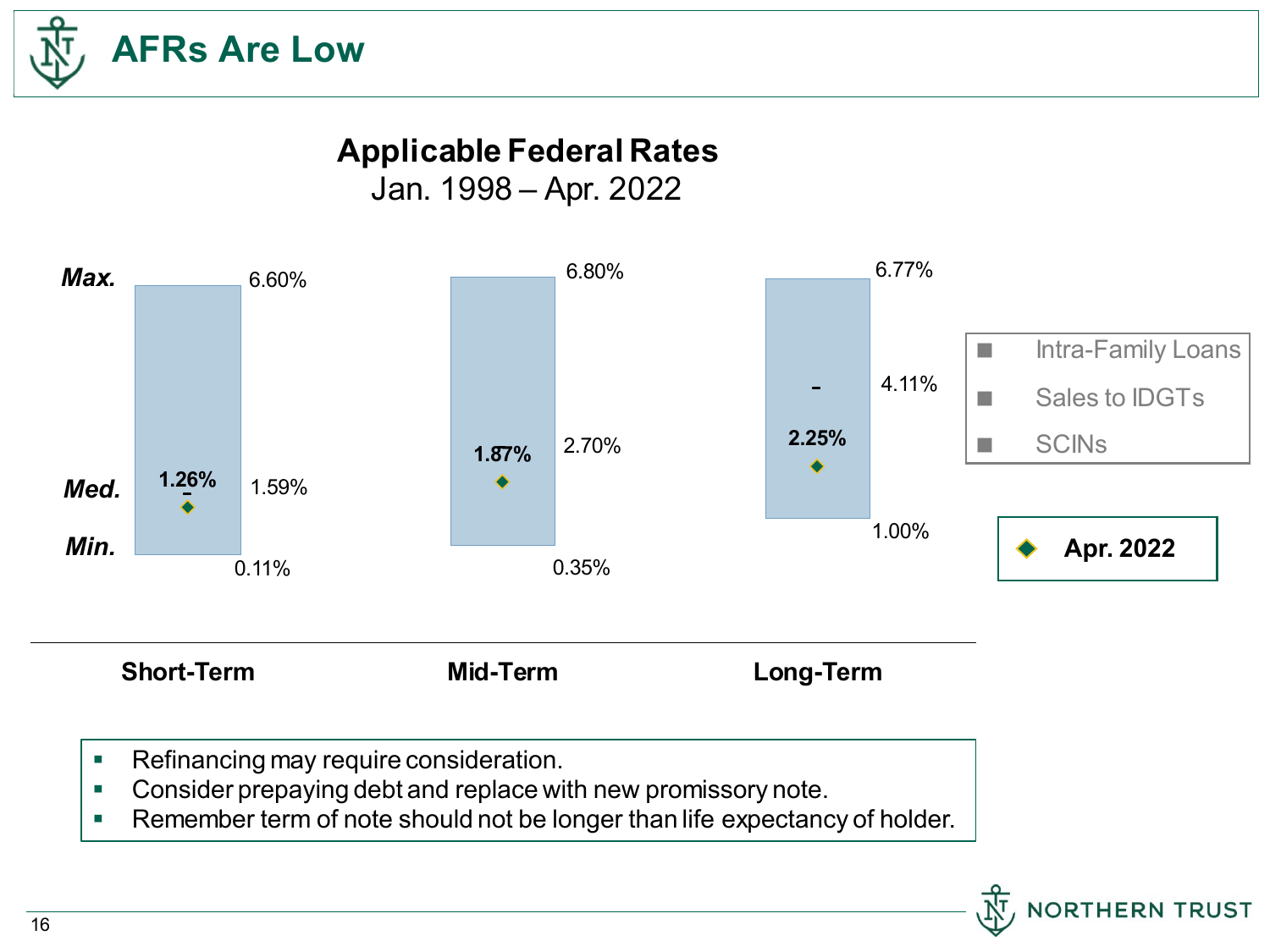

# **Low Section 7520 Rate**

**Section 7520 Rate** (Since Inception) Mar. 1989 – Apr. 2022



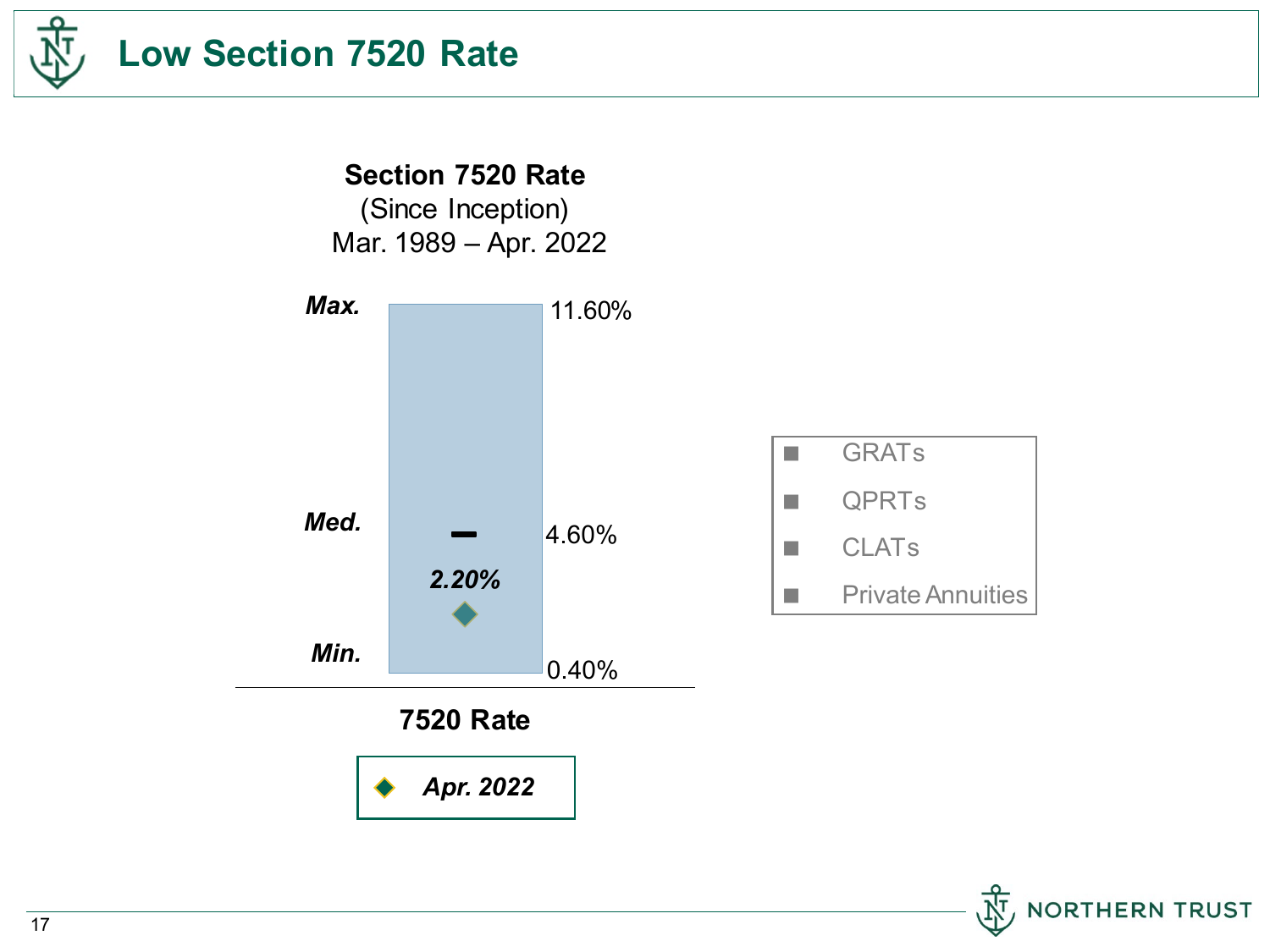



18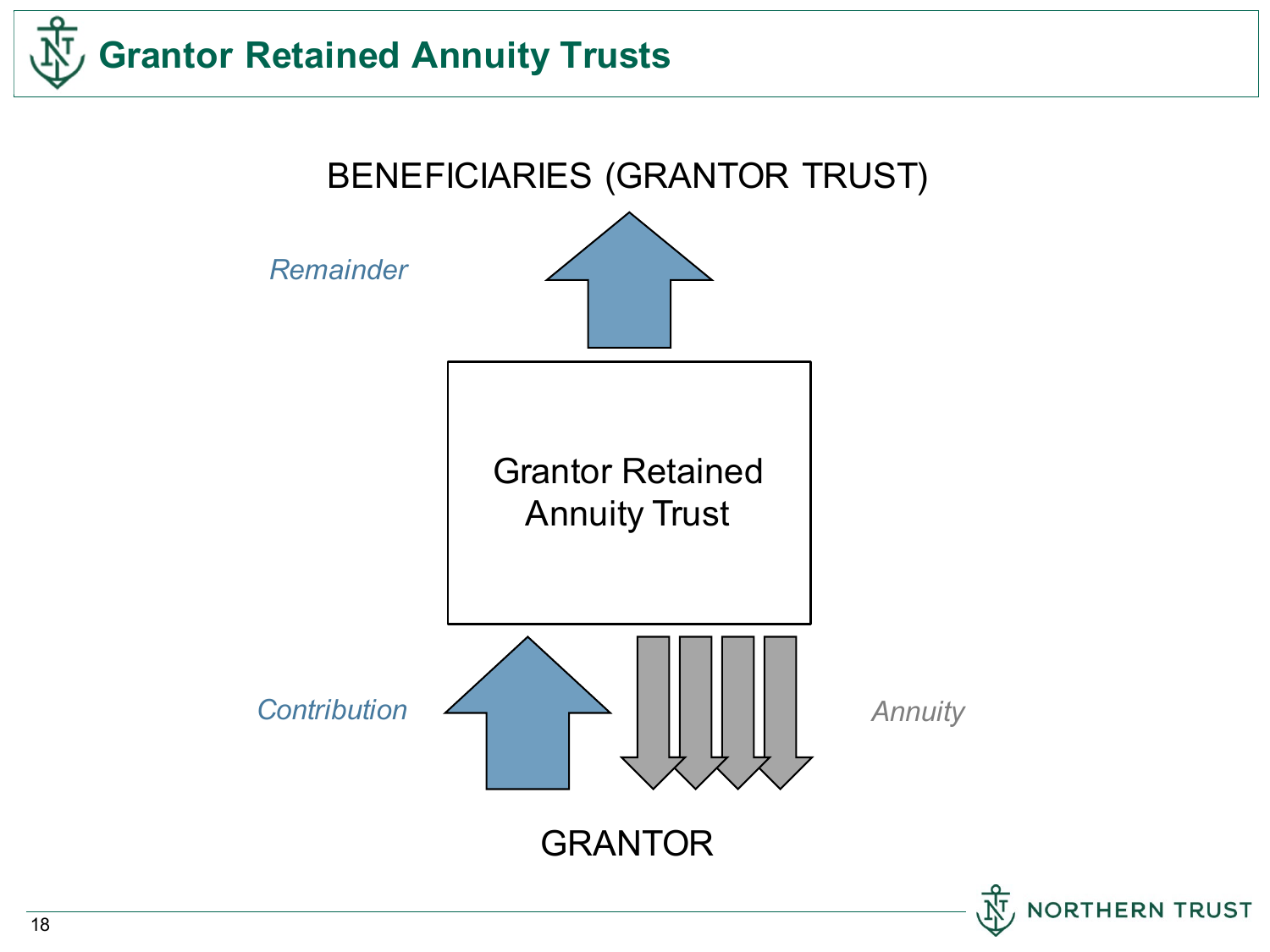

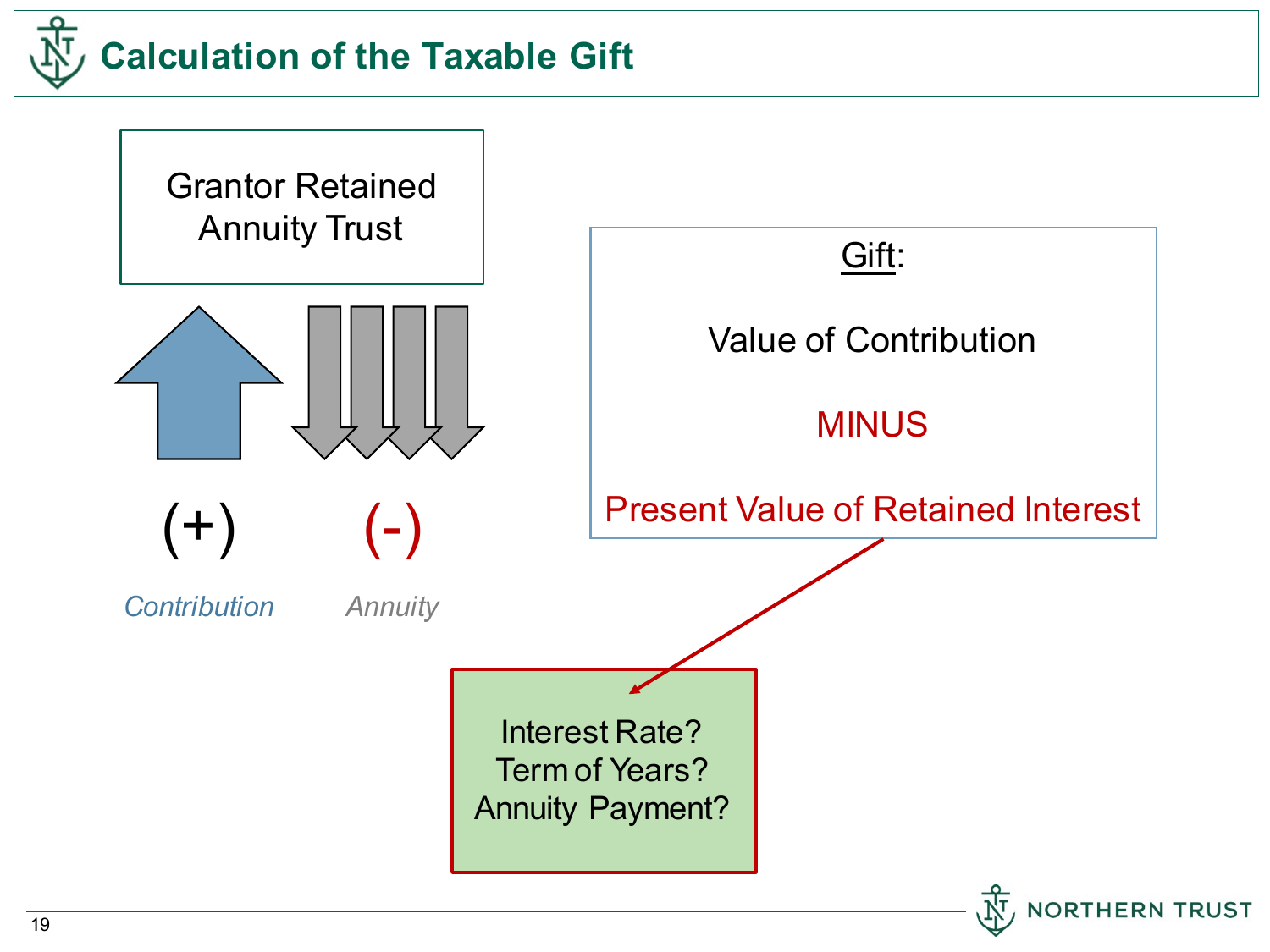



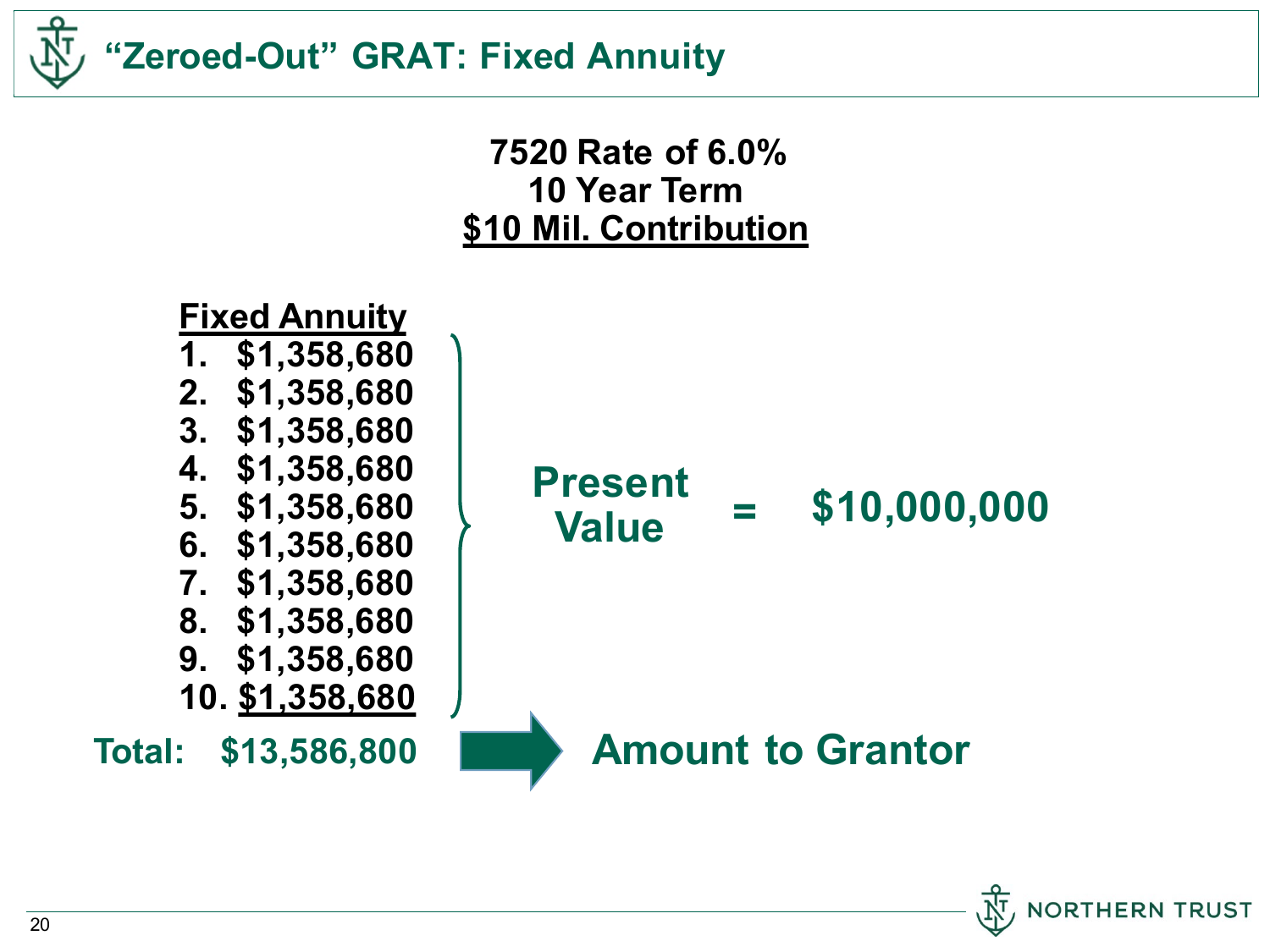# **7520 Rate: Assumed Rate of Return**

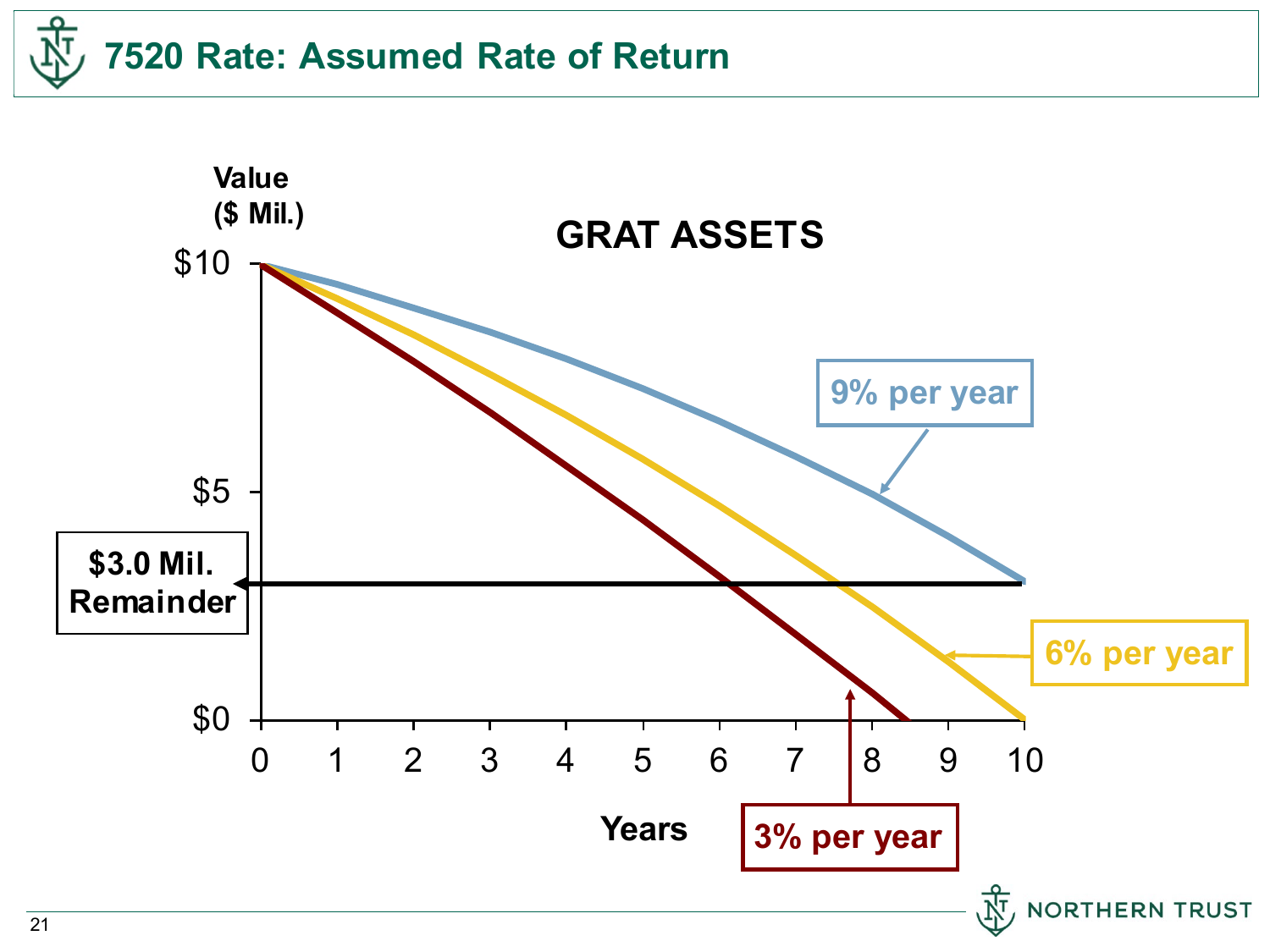

# **Returns Are Rarely Average**

|             | <b>Average</b><br><b>Return</b> | <b>Return</b><br>Path 1* | <b>Return</b><br>Path 2* |
|-------------|---------------------------------|--------------------------|--------------------------|
| Year 1      | 9.3%                            | 10.1%                    | $-22.1%$                 |
| Year 2      | 9.3                             | 1.3                      | $-11.9$                  |
| Year 3      | 9.3                             | 37.6                     | $-9.1$                   |
| Year 4      | 9.3                             | 23.0                     | 21.0                     |
| Year 5      | 9.3                             | 33.4                     | 28.6                     |
| Year 6      | 9.3                             | 28.6                     | 33.4                     |
| Year 7      | 9.3                             | 21.0                     | 23.0                     |
| Year 8      | 9.3                             | $-9.1$                   | 37.6                     |
| Year 9      | 9.3                             | $-11.9$                  | 1.3                      |
| Year 10     | 9.3                             | $-22.1$                  | 10.1                     |
| <b>CAGR</b> | 9.3%                            | 9.3%                     | 9.3%                     |

\*Return Path 1 represents the annual return of the S&P 500 from 1993-2002 and Return Path 2 is the reverse of the returns.

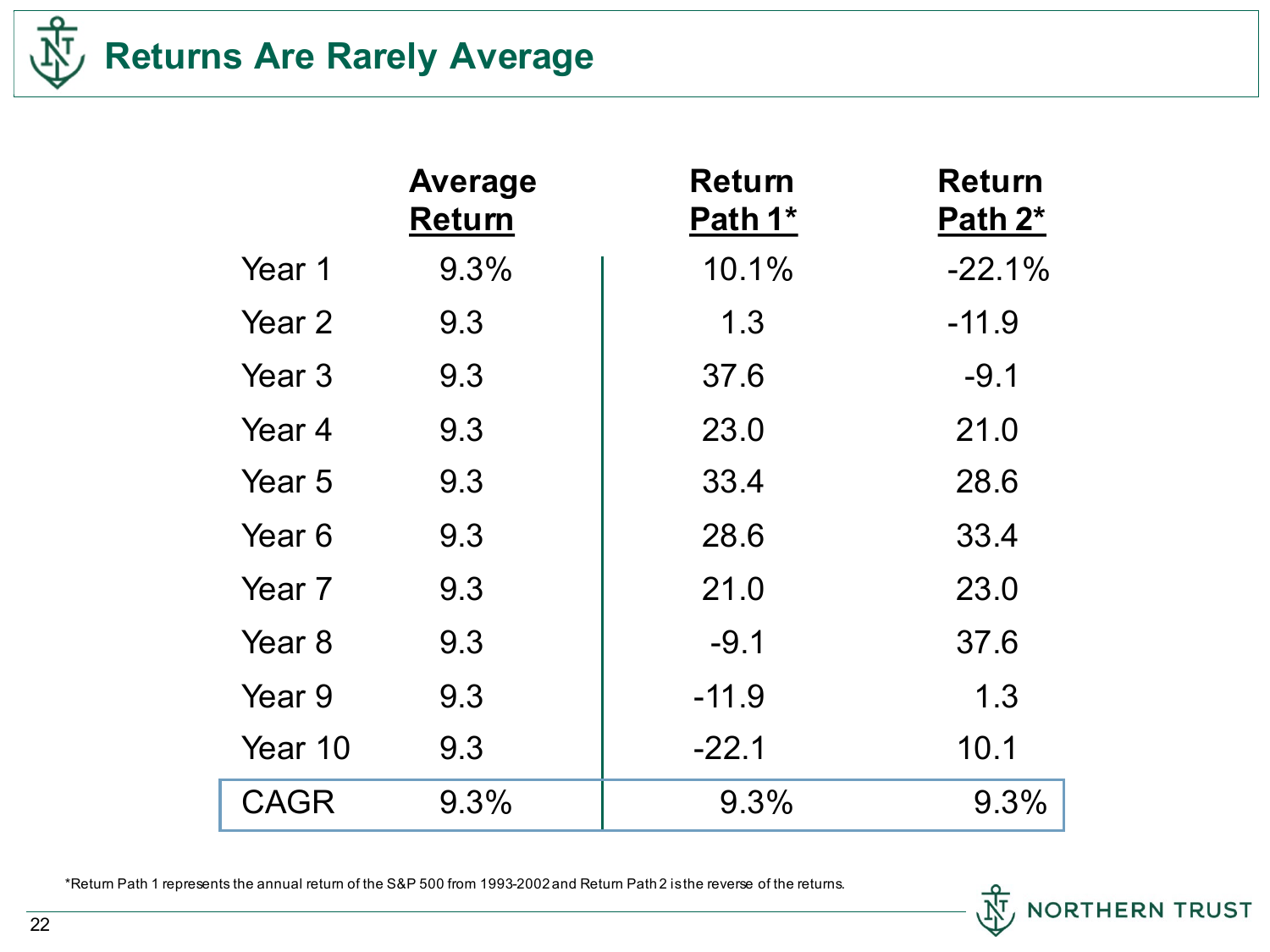

- \$10 Million GRAT
	- 10 Years
	- **\$1,358,680 Annuity**

|                      | Grantor     | Remainder             |
|----------------------|-------------|-----------------------|
| Average Return       | \$13.6 Mil. | \$ 3.4 Mil.           |
| <b>Return Path 1</b> | \$13.6      | \$8.0                 |
| <b>Return Path 2</b> | \$8.0       | \$0.0                 |
|                      | "FAIL"      | <b>NORTHERN TRUST</b> |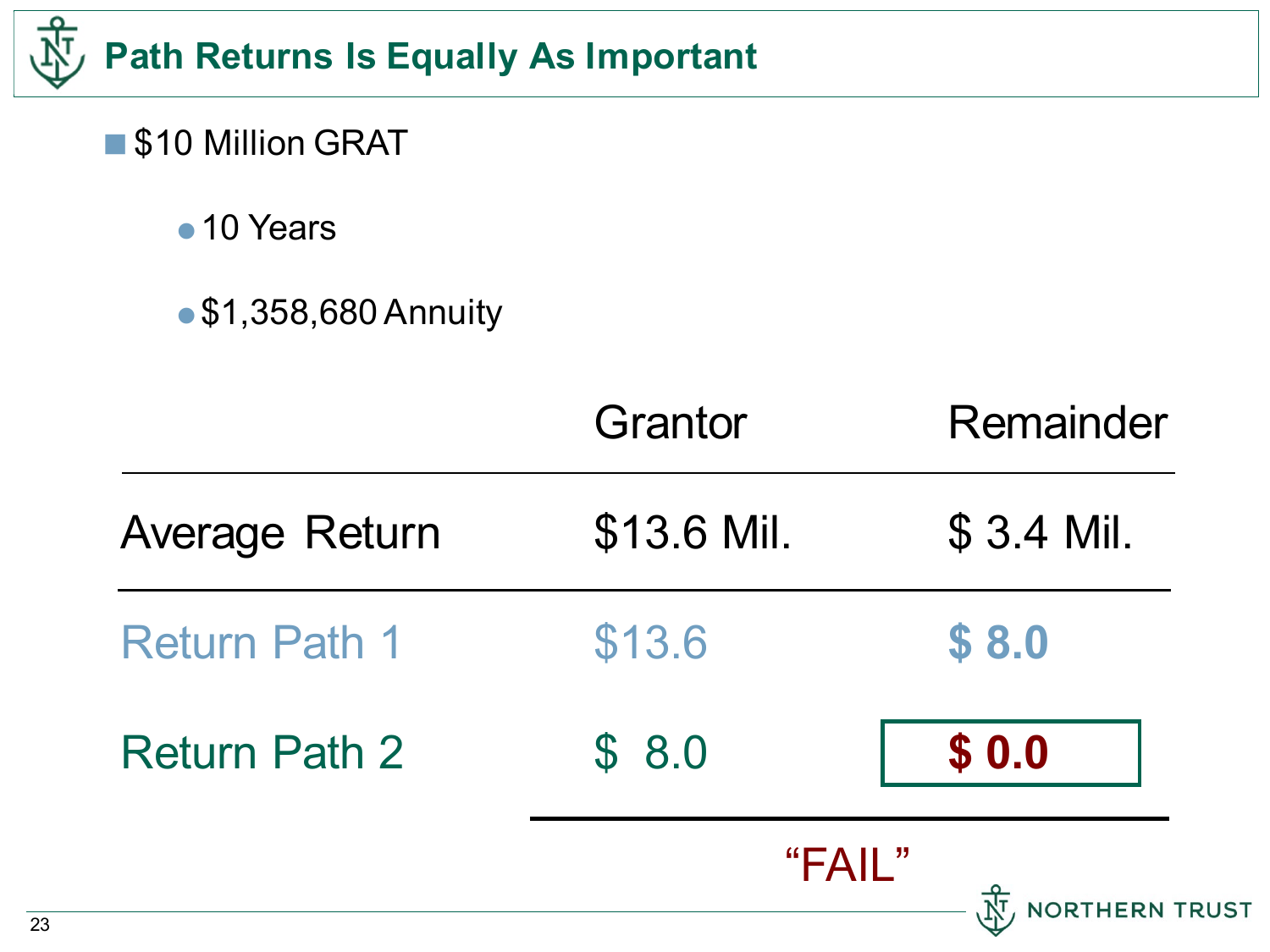

#### BENEFICIARIES (GRANTOR TRUST)



GRANTOR

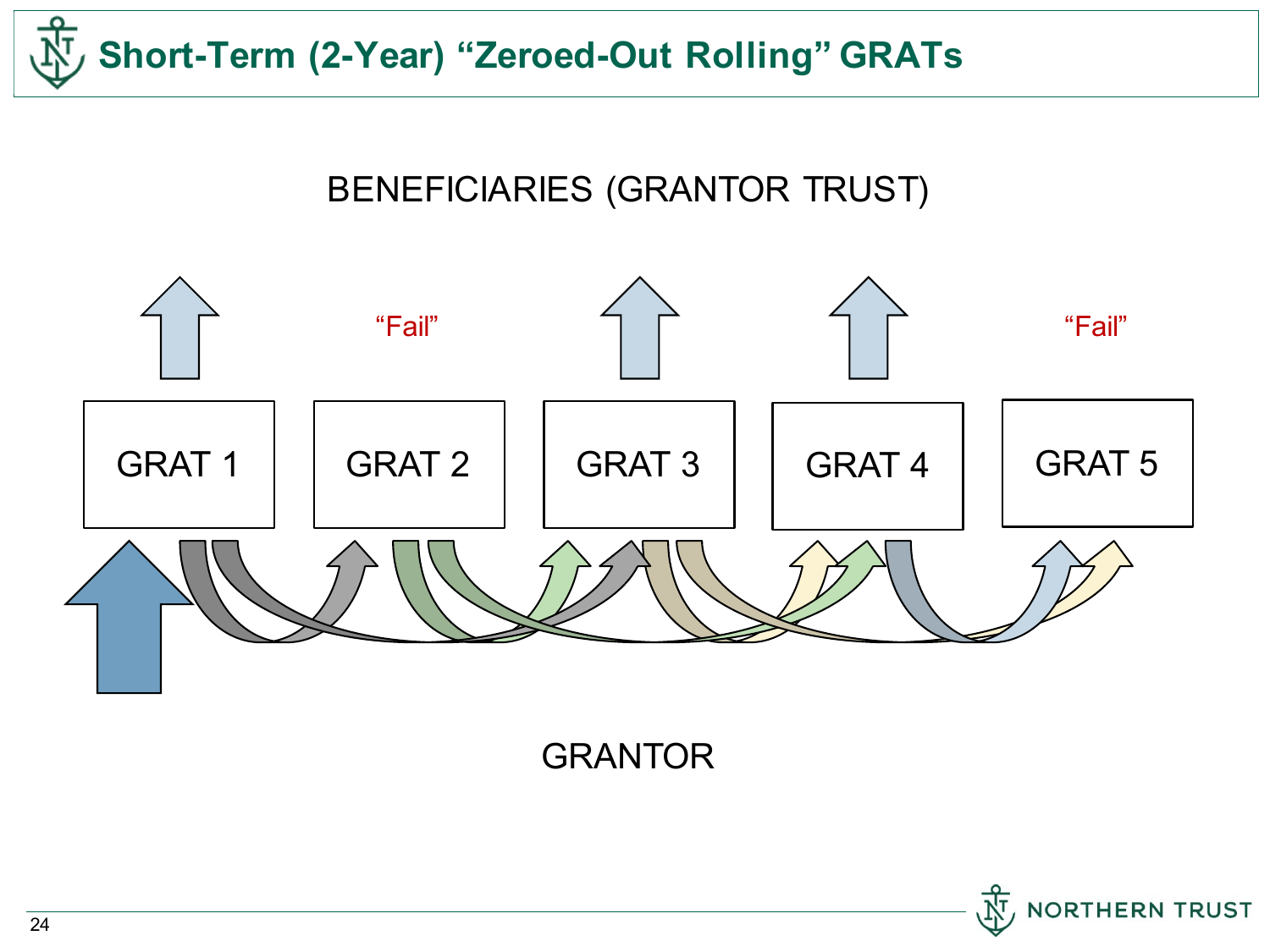**Short-Term GRATs Are About Volatility (Not Return or 7520 Rate)**



**ORTHERN TRUST**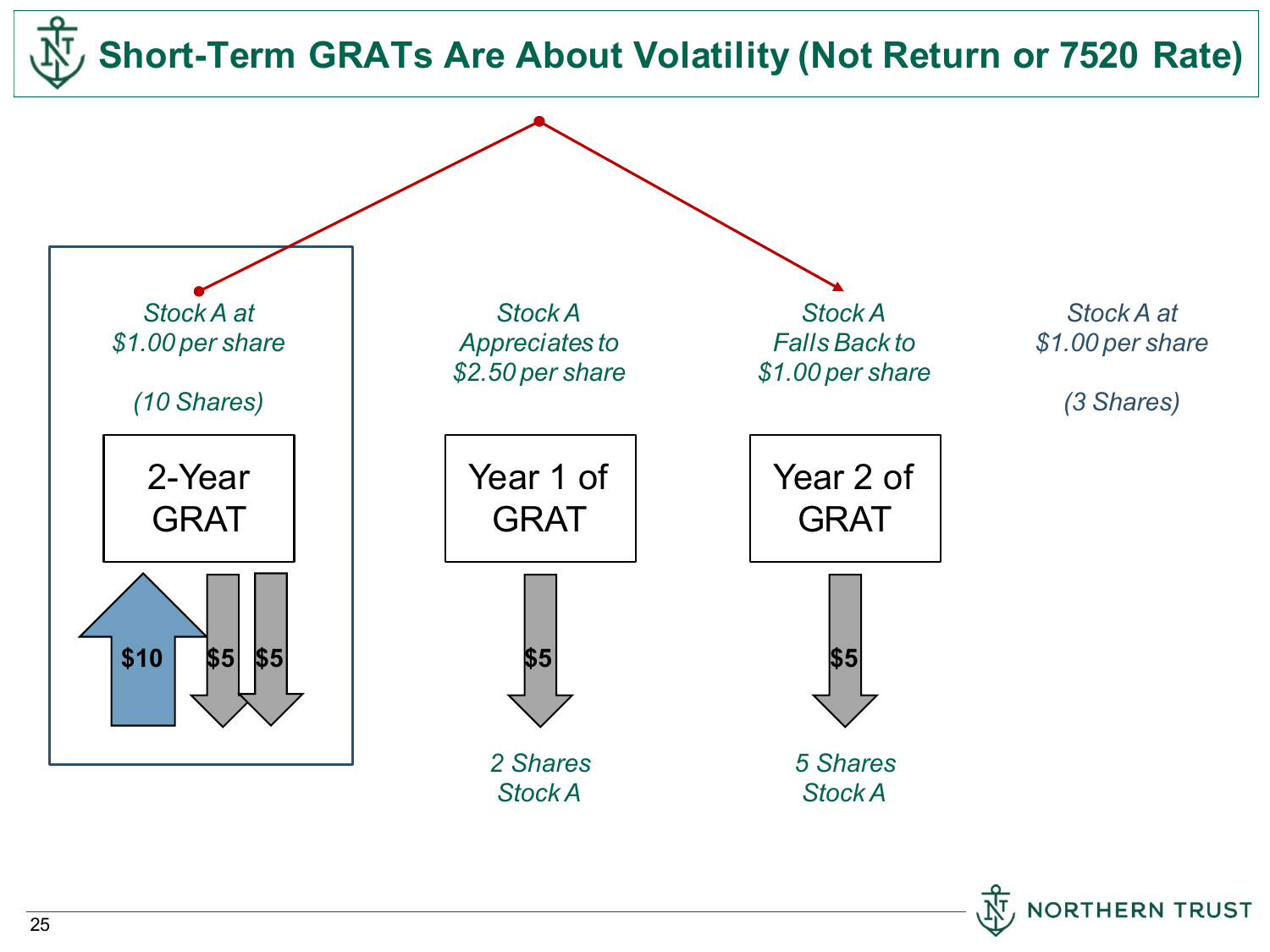

# **Additional Things About GRATs**

- **Qualified Annuity Payments** 
	- ◆ Commutation (prepayment) of term holder's interest is prohibited
	- May increase by no more than 20% than the previous year's payment
	- Annuity payment may not be paid by a note, debt instrument, option, or other similar financial arrangement
- GRAT is subject to Estate Tax Inclusion Period (ETIP) rules for GST tax purposes
- GRITs are still possible for the benefit of nieces and nephews
- **Estate tax inclusion amount is not necessarily the value of the assets in the GRAT at the time of death**
- Allowable or Possible Planning
	- ◆ GRAT can borrow from third party to pay annuity
	- ◆ "Locking" GRAT value by "swapping" assets including grantor's promissory note
	- Multiple GRATs taking "long" and "short" investment positions or "preferred" and "common" interests
	- ◆ Sale of remainder interest to another trust (e.g., GST exempt IDGT)
	- ◆ Remainder can vest in a limited liability company

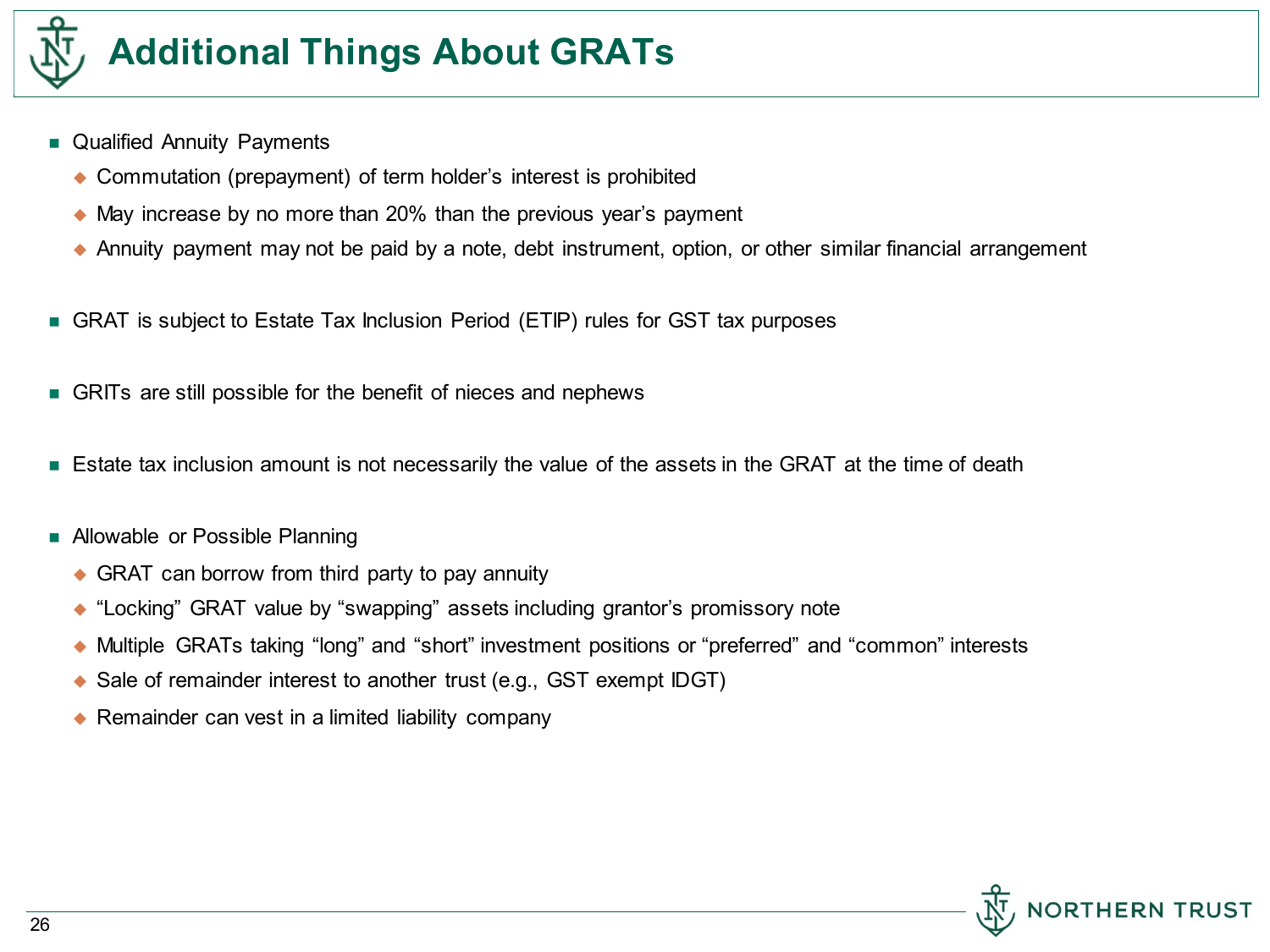

# **What About Very Long-Term GRATs?**

| 50 Year GRAT                             |              | 7520 Rate at Death   § 20.2036-1(c)(2) Inclusion |                  |       | <b>GRAT Asset Value</b> |
|------------------------------------------|--------------|--------------------------------------------------|------------------|-------|-------------------------|
| Annuity                                  | \$331,757.22 | 1.0%                                             | 33, 175, 722     |       | Annual Return           |
| 7520 Rate                                | 2.2%         | 2.0%                                             | 16,587,861       | Years | $7\%$                   |
| Years                                    | 50 l         | 3.0%                                             | \$<br>11,058,574 | 5     | \$12,117,668            |
| <b>PV</b> of Grantor's Retained Interest | \$10,000,000 | 4.0%                                             | \$<br>8,293,931  | 10    | \$15,087,807            |
| Annuity Factor                           | 30.14252399  | 5.0%                                             | \$<br>6,635,144  | 15    | \$19,253,581            |
| Life Factor                              | 0.663135528  | 6.0%                                             | \$<br>5,529,287  | 20    | \$25,096,294            |
| Remainder Factor                         | 0.336864472  | 7.0%                                             | 4,739,389        | 25    | \$33,291,001            |

| <b>60 Year GRAT</b>                      |              | 7520 Rate at Death   § 20.2036-1(c)(2) Inclusion |    |              |       | <b>GRAT Asset Value</b> |
|------------------------------------------|--------------|--------------------------------------------------|----|--------------|-------|-------------------------|
| Annuity                                  | \$301,777.31 | 1.0%                                             | \$ | 30, 177, 731 |       | Annual Return           |
| 7520 Rate                                | 2.2%         | 2.0%                                             | \$ | 15,088,866   | Years | $7\%$                   |
| Years                                    | 60           | 3.0%                                             | \$ | 10,059,244   | 5     | \$12,290,075            |
| <b>PV</b> of Grantor's Retained Interest | \$10,000,000 | 4.0%                                             | \$ | 7,544,433    | 10    | \$15,502,023            |
| Annuity Factor                           | 33.13701708  | 5.0%                                             | \$ | 6,035,546    | 15    | \$20,006,947            |
| Life Factor                              | 0.729014376  | 6.0%                                             | S  | 5,029,622    | 20    | \$26,325,335            |
| Remainder Factor                         | 0.270985624  | 7.0%                                             |    | 4,311,104    | 25    | \$35,187,202            |

| 70 Year GRAT                             |              |      |                           | 7520 Rate at Death   § 20.2036-1(c)(2) Inclusion |       | <b>GRAT Asset Value</b> |
|------------------------------------------|--------------|------|---------------------------|--------------------------------------------------|-------|-------------------------|
| Annuity                                  | \$281,326.46 | 1.0% | \$                        | 28, 132, 646                                     |       | Annual Return           |
| 7520 Rate                                | 2.2%         | 2.0% | \$                        | 14,066,323                                       | Years | $7\%$                   |
| Years                                    | 70           | 3.0% | \$                        | 9,377,549                                        | 5     | \$12,407,682            |
| <b>PV</b> of Grantor's Retained Interest | \$10,000,000 | 4.0% | $\boldsymbol{\mathsf{S}}$ | 7,033,161                                        | 10    | \$15,784,581            |
| Annuity Factor                           | 35.5458926   | 5.0% | \$                        | 5,626,529                                        | 15    | \$20,520,857            |
| Life Factor                              | 0.782009637  | 6.0% | \$.                       | 4,688,774                                        | 20    | \$27,163,728            |
| Remainder Factor                         | 0.217990363  | 7.0% |                           | 4,018,949                                        | 25    | \$36,480,699            |

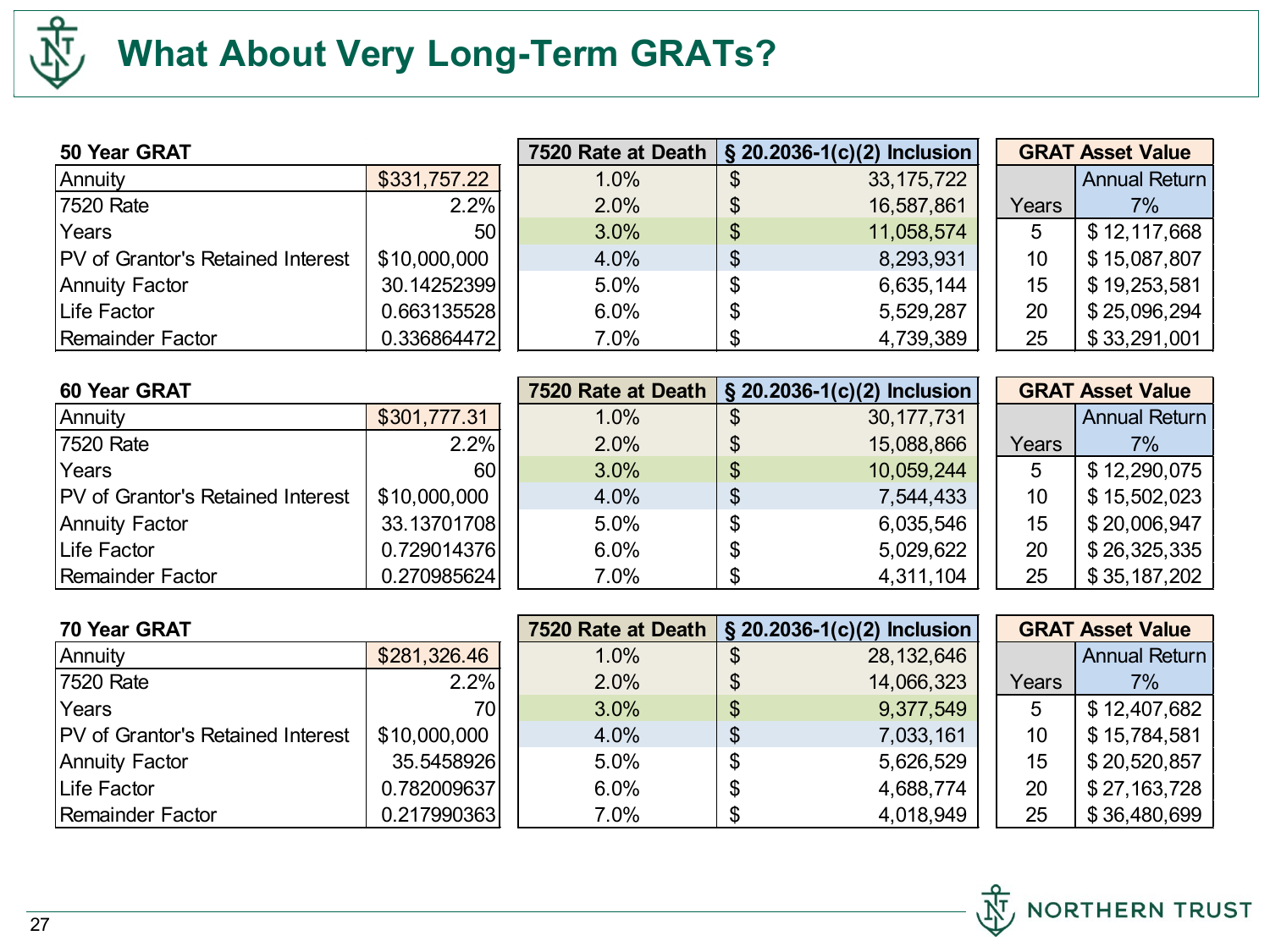

## **Long-Term GRATs with a Bonus Exclusion Gift**

#### \$10 Mil. Contribution - \$3.97 Mil. Retained Annuity = \$6.03 Mil. Taxable Gift

| 50 Year GRAT                             |                 |      |    | 7520 Rate at Death   § 20.2036-1(c)(2) Inclusion |       | <b>GRAT Asset Value</b> |
|------------------------------------------|-----------------|------|----|--------------------------------------------------|-------|-------------------------|
| Annuity                                  | \$131,707.62    | 1.0% |    | 13,170,762                                       |       | <b>Annual Return</b>    |
| 7520 Rate                                | 2.2%            | 2.0% | \$ | 6,585,381                                        | Years | 7%                      |
| Years                                    | 50 <sub>l</sub> | 3.0% | \$ | 4,390,254                                        | 5     | \$13,268,101            |
| <b>PV</b> of Grantor's Retained Interest | \$ 3,970,000    | 4.0% | \$ | 3,292,690                                        | 10    | \$17,851,782            |
| Annuity Factor                           | 30.14252399     | 5.0% | \$ | 2,634,152                                        | 15    | \$24,280,632            |
| Life Factor                              | 0.663135528     | 6.0% | ъ  | 2, 195, 127                                      | 20    | \$33,297,426            |
| Remainder Factor                         | 0.336864472     | 7.0% |    | 1,881,537                                        | 25    | \$45,943,946            |

| 60 Year GRAT                             |              |      |    | 7520 Rate at Death   § 20.2036-1(c)(2) Inclusion |       | <b>GRAT Asset Value</b> |
|------------------------------------------|--------------|------|----|--------------------------------------------------|-------|-------------------------|
| Annuity                                  | \$119,805.59 | 1.0% |    | 11,980,559                                       |       | <b>Annual Return</b>    |
| 7520 Rate                                | 2.2%         | 2.0% | \$ | 5,990,280                                        | Years | 7%                      |
| Years                                    | 60           | 3.0% | \$ | 3,993,520                                        | 5     | \$13,336,547            |
| <b>PV</b> of Grantor's Retained Interest | \$3,970,000  | 4.0% | \$ | 2,995,140                                        | 10    | \$18,016,226            |
| Annuity Factor                           | 33.13701708  | 5.0% | \$ | 2,396,112                                        | 15    | \$24,579,718            |
| Life Factor                              | 0.729014376  | 6.0% | \$ | 1,996,760                                        | 20    | \$33,785,355            |
| Remainder Factor                         | 0.270985624  | 7.0% | S  | 1,711,508                                        | 25    | \$46,696,738            |

| 70 Year GRAT                             |              |      | 7520 Rate at Death   § 20.2036-1(c)(2) Inclusion |       | <b>GRAT Asset Value</b> |
|------------------------------------------|--------------|------|--------------------------------------------------|-------|-------------------------|
| Annuity                                  | \$111,686.60 | 1.0% | 11,168,660                                       |       | <b>Annual Return</b>    |
| 7520 Rate                                | 2.2%         | 2.0% | 5,584,330                                        | Years | $7\%$                   |
| Years                                    | 70I          | 3.0% | \$<br>3,722,887                                  | 5     | \$13,383,237            |
| <b>PV</b> of Grantor's Retained Interest | \$ 3,970,000 | 4.0% | 2,792,165                                        | 10    | \$18,128,401            |
| Annuity Factor                           | 35.5458926   | 5.0% | \$<br>2,233,732                                  | 15    | \$24,783,740            |
| Life Factor                              | 0.782009637  | 6.0% | 1,861,443                                        | 20    | \$34,118,197            |
| Remainder Factor                         | 0.217990363  | 7.0% | 1,595,523                                        | 25    | \$47,210,256            |

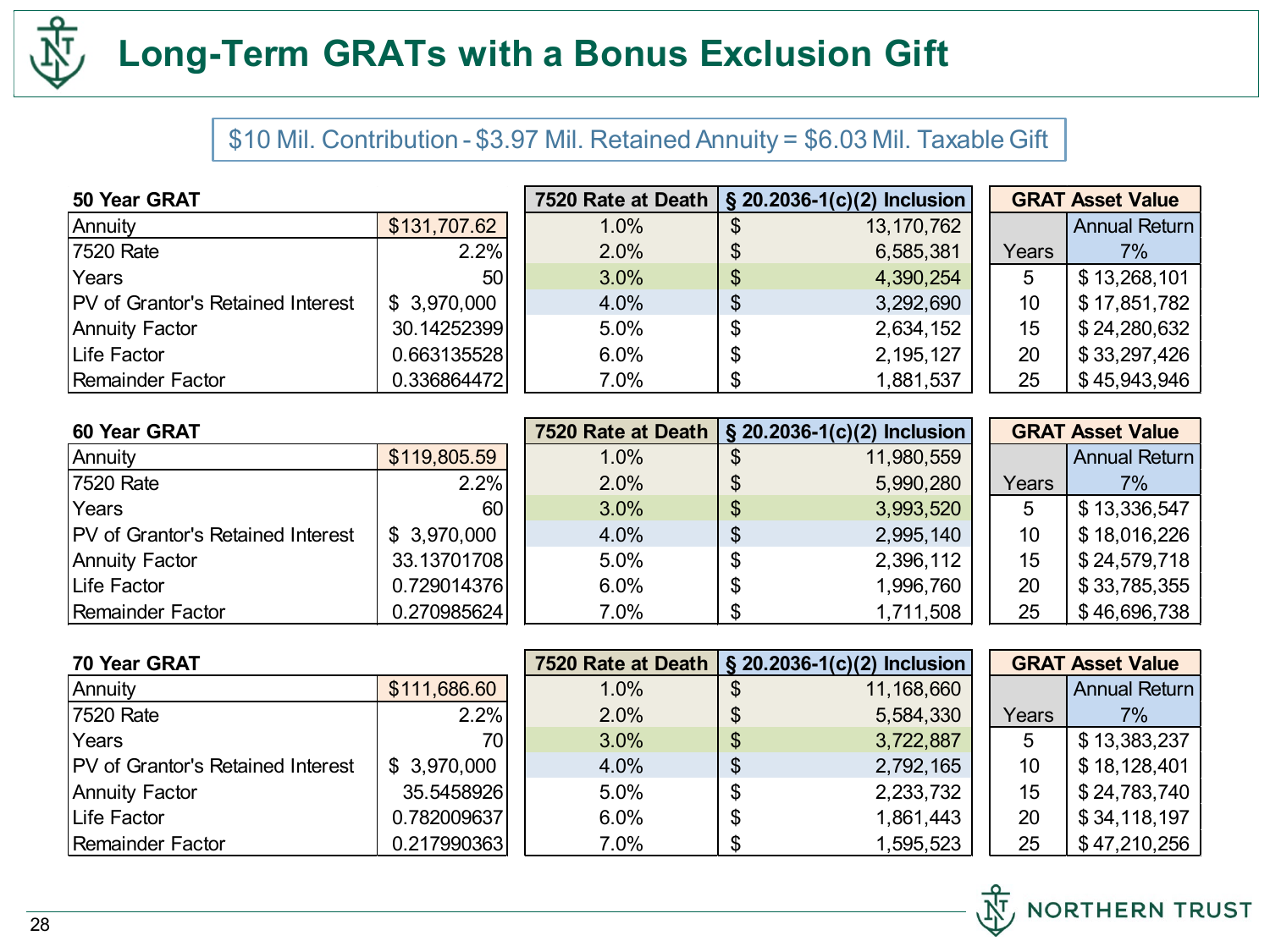

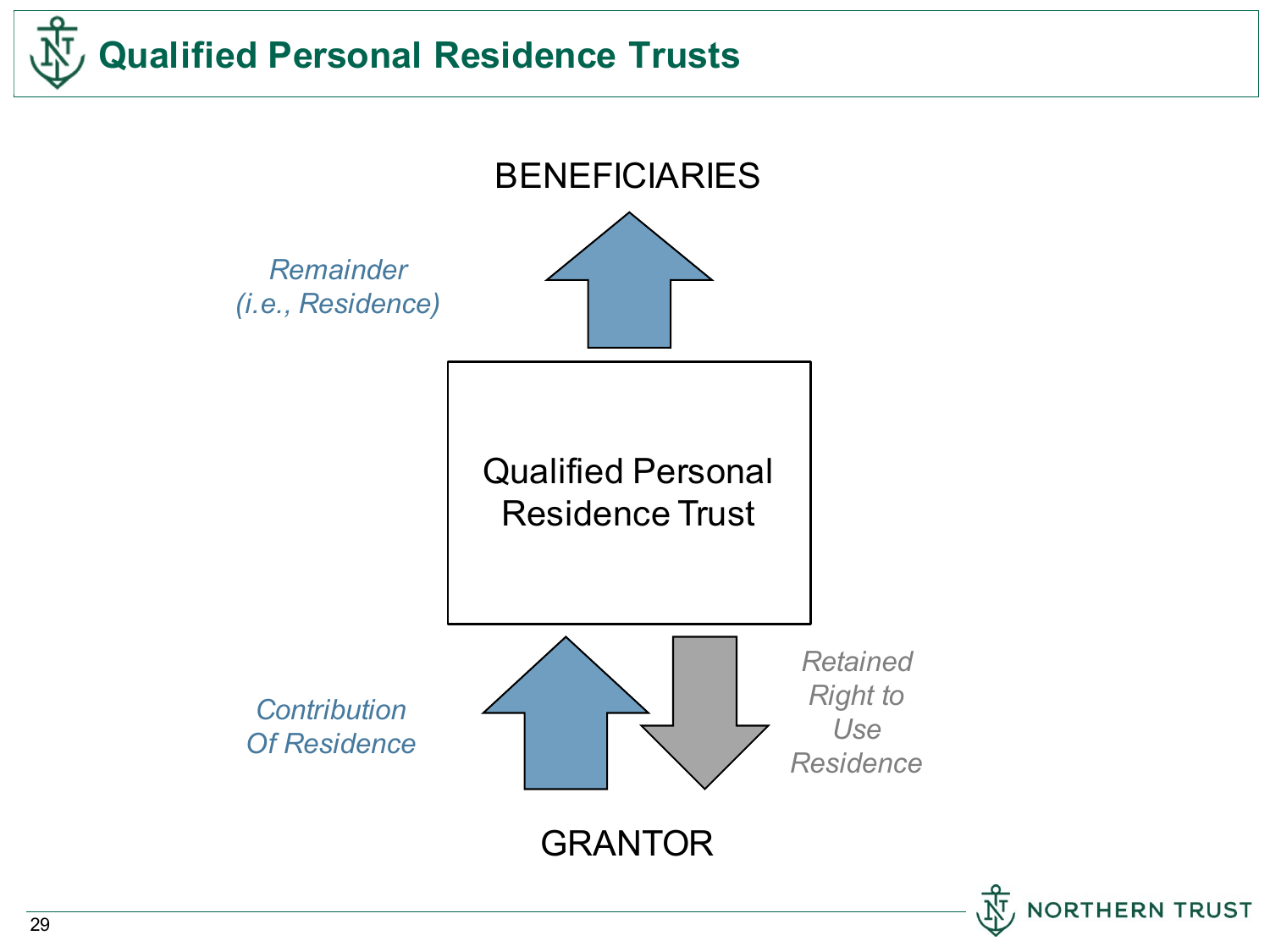

Qualified Personal Residence Trust



 $(+)$   $(-)$ 

*Contribution Retained Use*

Gift: Value of Contribution MINUS Present Value of Retained Interest Interest Rate? Term of Years? Age of Interest Holder?

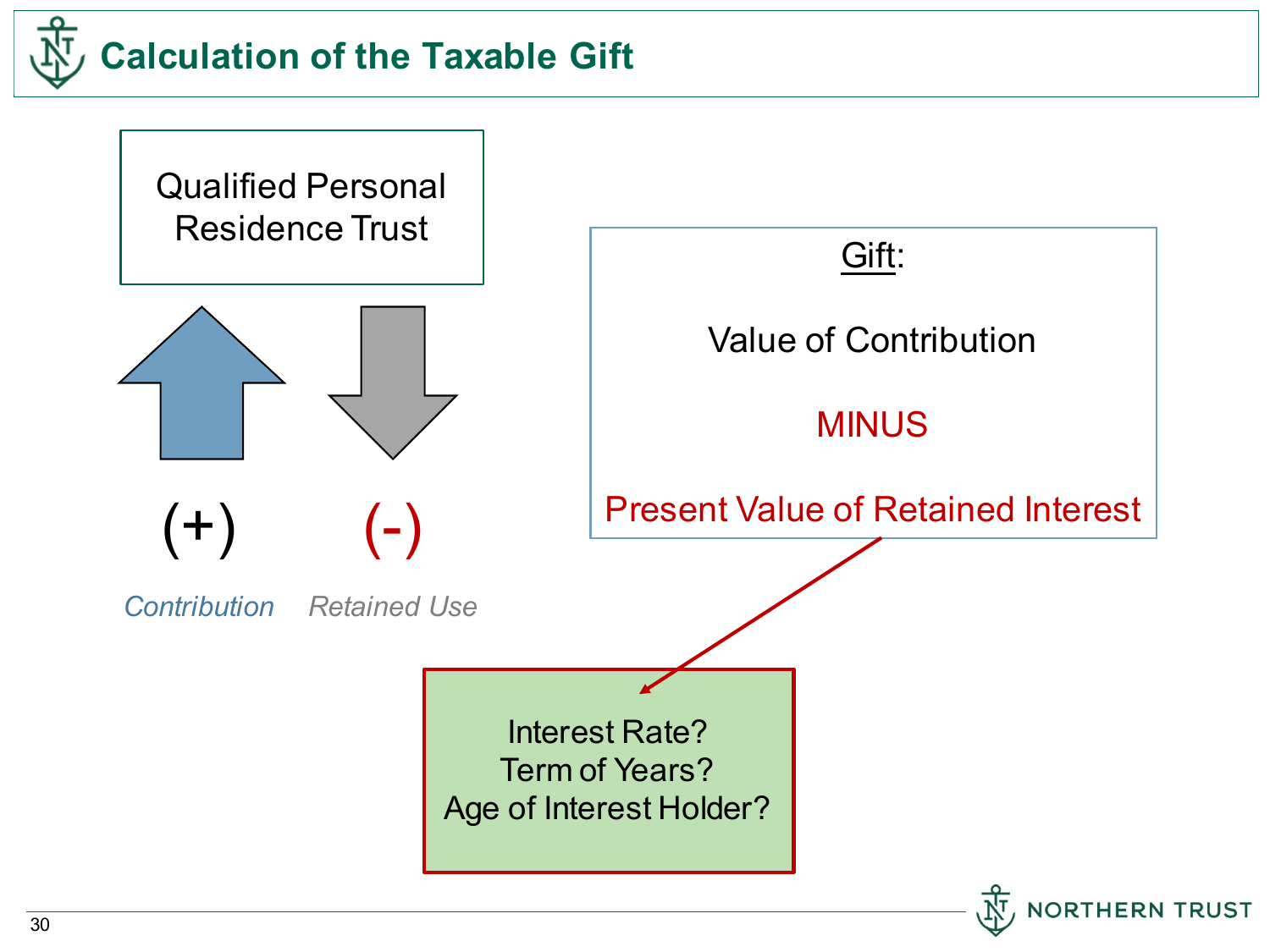

| <b>Resulting Taxable Gift</b><br><b>50-Year Old Grantor</b><br>\$1.0 Mil. Residence/Contribution |                |                |  |  |
|--------------------------------------------------------------------------------------------------|----------------|----------------|--|--|
| <b>Term</b>                                                                                      | 1.0% 7520 Rate | 6.0% 7520 Rate |  |  |
| 10 Years                                                                                         | \$847,290      | \$522,620      |  |  |
| 20 Years                                                                                         | \$654,950      | \$249,180      |  |  |
| 30 Years                                                                                         | \$402,860      | \$94,540       |  |  |
| 40 Years                                                                                         | \$132,560      | \$19,190       |  |  |
| 50 Years                                                                                         | \$9,600        | \$860          |  |  |

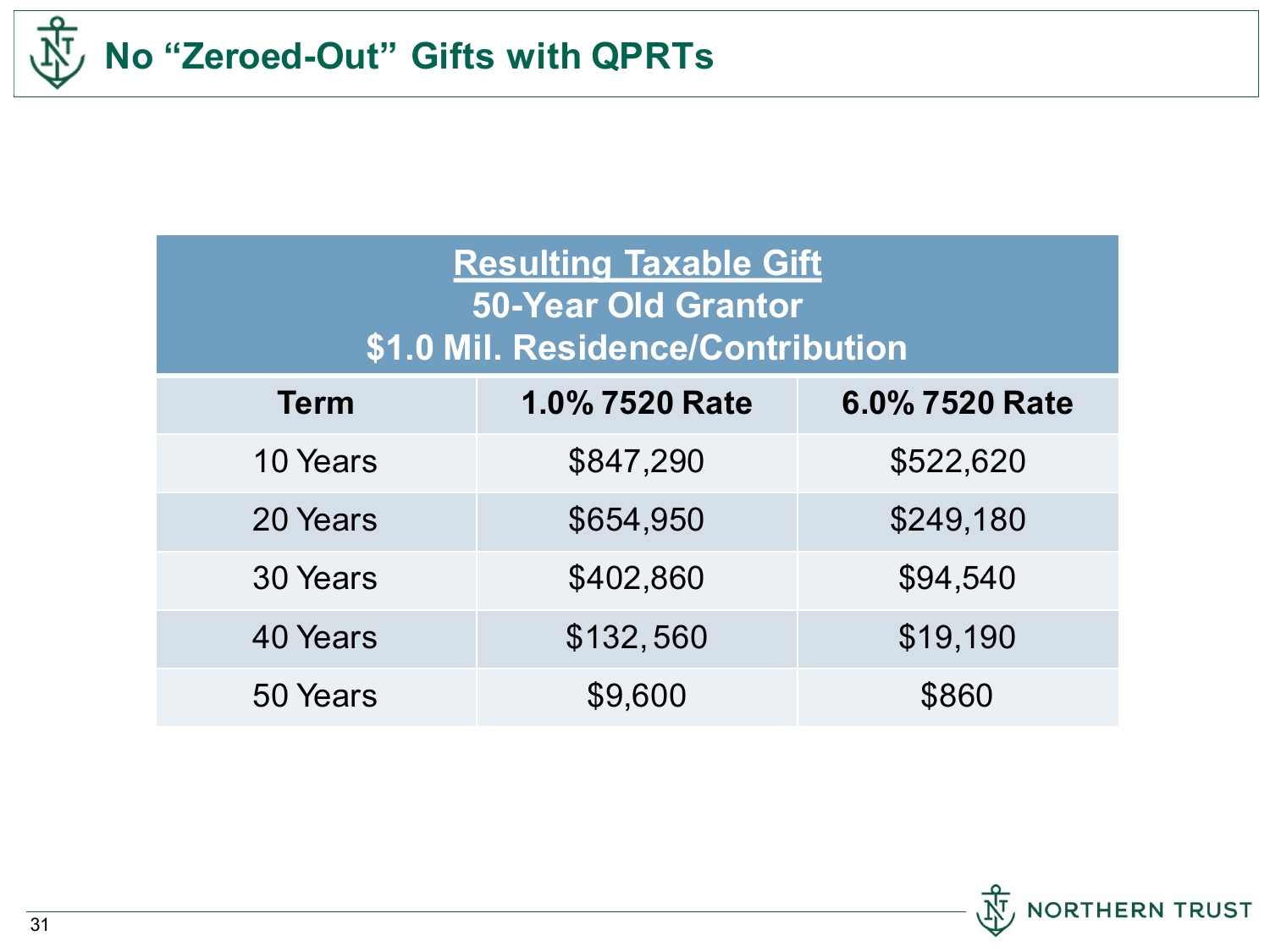

# **Additional Things About QPRTs**

- Commutation of term holder's interest is prohibited
- **Limitations to OPRTs** 
	- ◆ Residence may not be purchased by grantor or grantor's spouse during term or after term
	- ◆ Fair market value rent must be paid to owners after expiration of the term
- Sale of residence with no intent to repurchase will convert QPRT to GRAT
- **Personal residence** 
	- $\bullet$  Includes interest holder's principal place of business
	- ◆ Can be rented when interest holder is not occupied by interest holder
	- ◆ Can be used rent free by family members
- Possible to cause estate tax inclusion (and "step-up" in basis) on QPRT assets
- **Alternatives to OPRTs include:** 
	- ◆ Joint split-interest purchase
	- ◆ Remainder Purchase Marital Trust

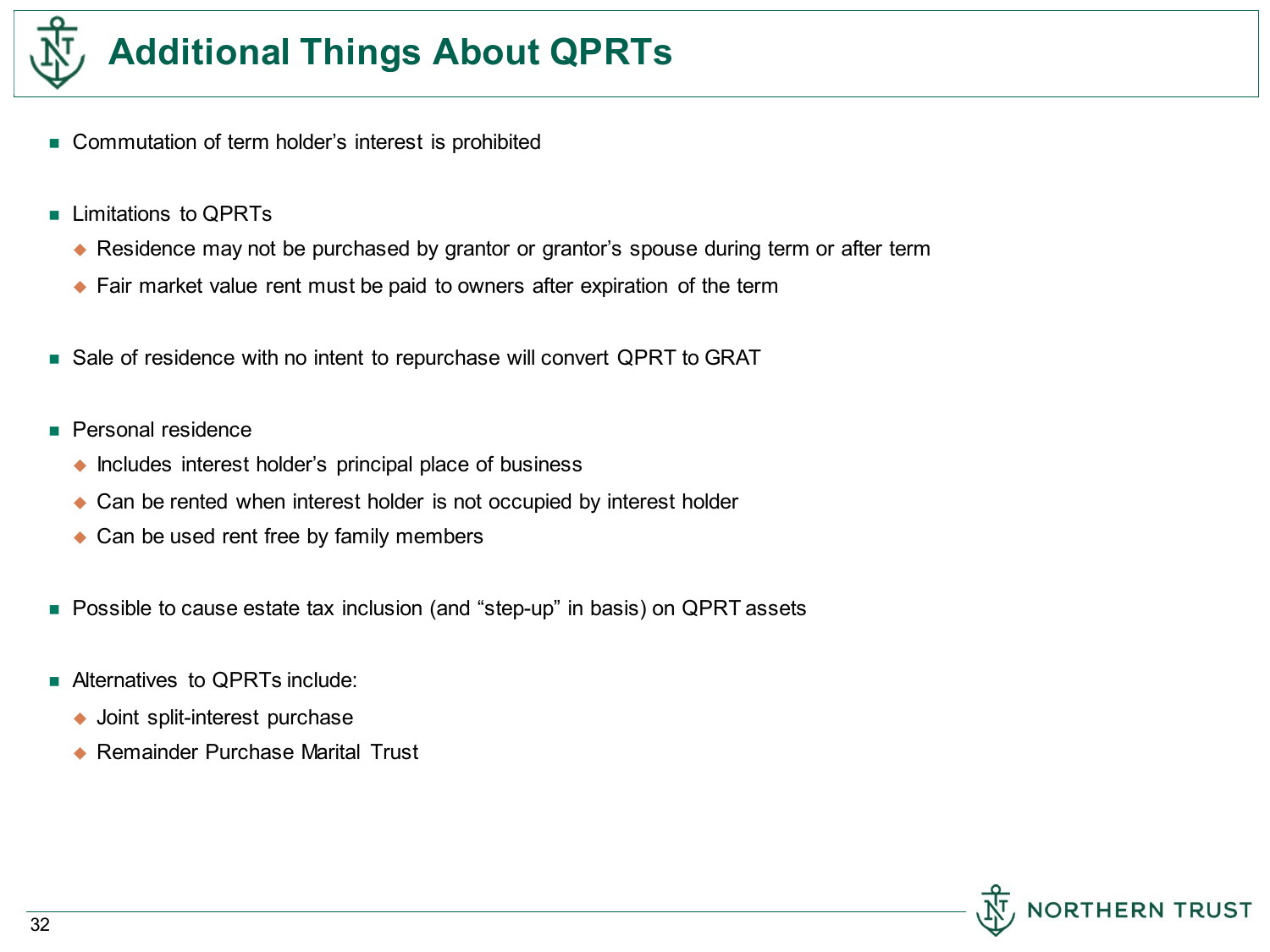

### **QPRT vs. RPM**

**QPRT: Resulting Taxable Gift 50-Year-Old Grantor \$1.0 Mil. Residence**

| <b>Term</b> | 2.2% 7520 Rate |
|-------------|----------------|
| 10 Years    | \$752,900      |
| 20 Years    | \$517,150      |
| 30 Years    | \$282,660      |
| 40 Years    | \$82,650       |
| 50 Years    | \$5,320        |

**RPM: Remainder Value 50-Year-Old Spouse \$1.0 Mil. Residence**

| Term             | 2.2% 7520 Rate |
|------------------|----------------|
| Life             | \$538,880      |
| Life or 20 Years | \$671,610      |
| Life or 30 Years | \$584,550      |
| Life or 40 Years | \$546,360      |
| Life or 50 Years | \$539,130      |



#### **No QPRT Restrictions On:**

• Multiple personal residences

- Sale of residence to grantor, spouse, or grantor trust
- Use of residence (rental)
- Additional property by gift or sale
- Use of sale or insurance proceeds

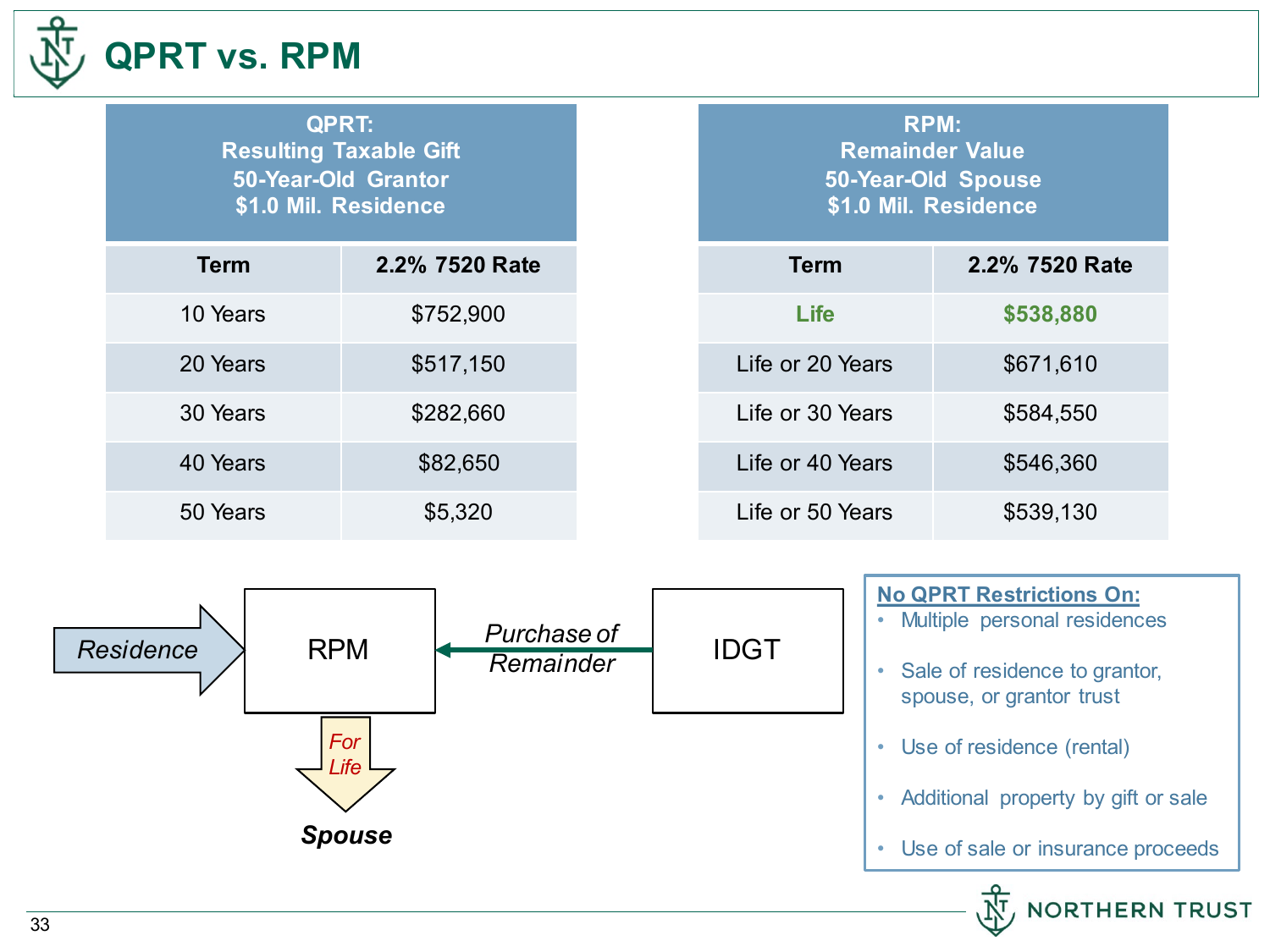

# **Installment Sales to IDGTs**



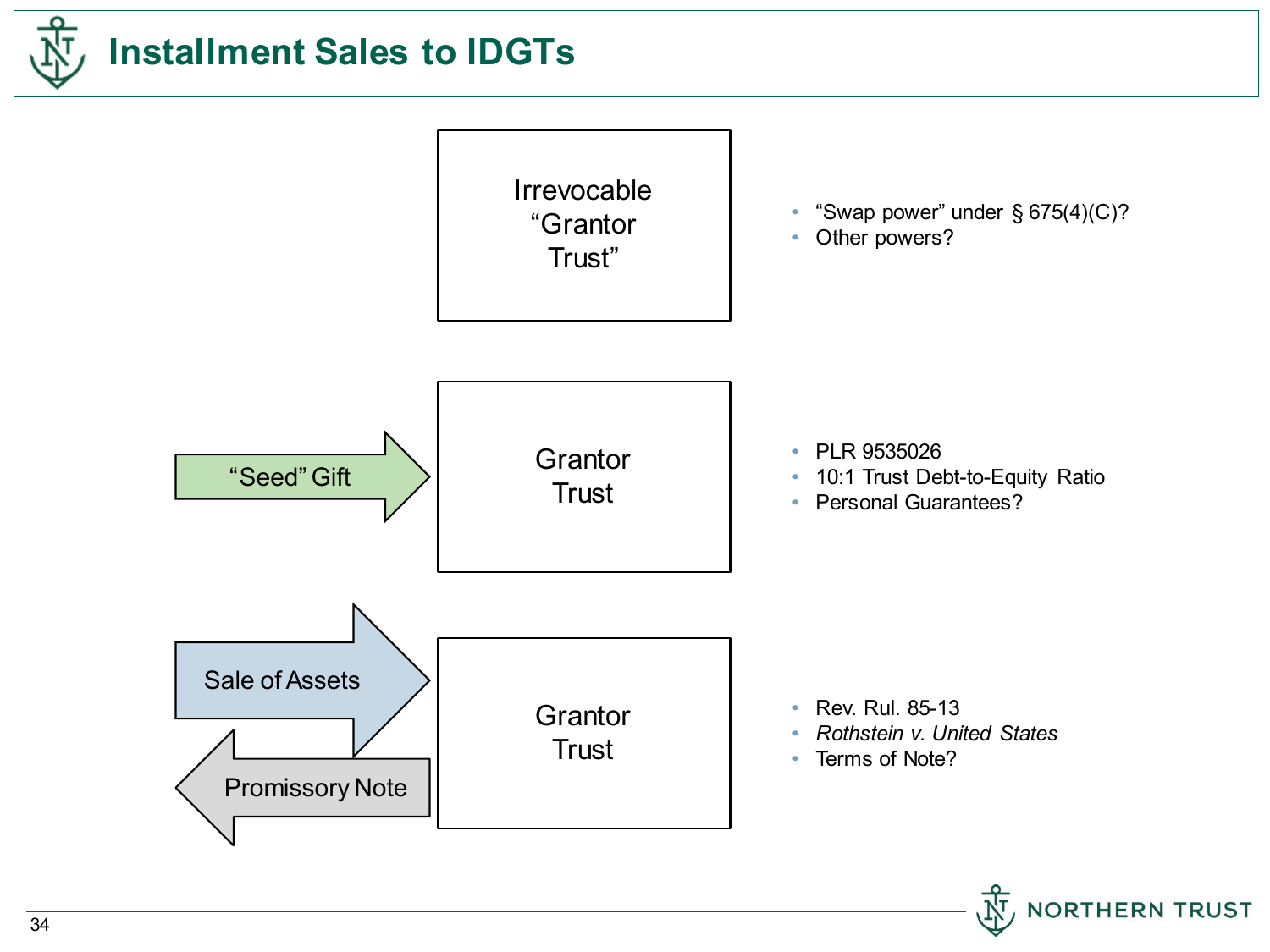# **The Valuation of Promissory/Installment Notes in the Future?**

"In the case of an entity engaged in an active trade or business, at least 60 percent of whose value consists of the nonpassive assets of that trade or business, and to the extent that the liquidation proceeds are not attributable to passive assets within the meaning of section 6166(b)(9)(B), such proceeds may include such a note or other obligation if such note or other obligation is adequately secured, requires periodic payments on a non-deferred basis, is issued at market interest rates, and has a fair market value on the date of liquidation or redemption equal to the liquidation proceeds." Prop. Treas. Reg. 25.2704-3(b)(iv).

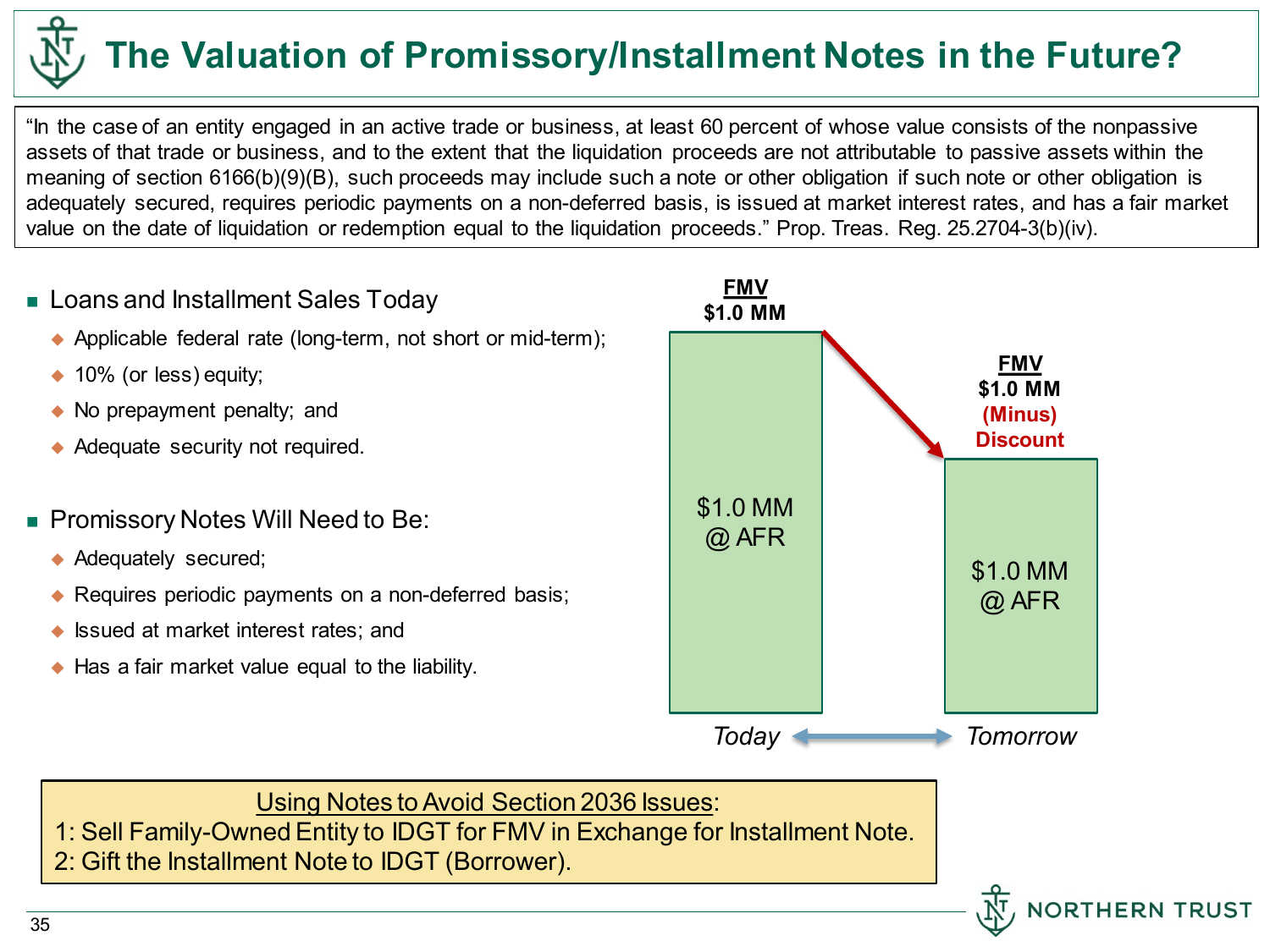

# *Eliminating Outstanding Installment Notes, Avoiding Gain At Death, And Getting A "Step-Up" On The IDGT Property*

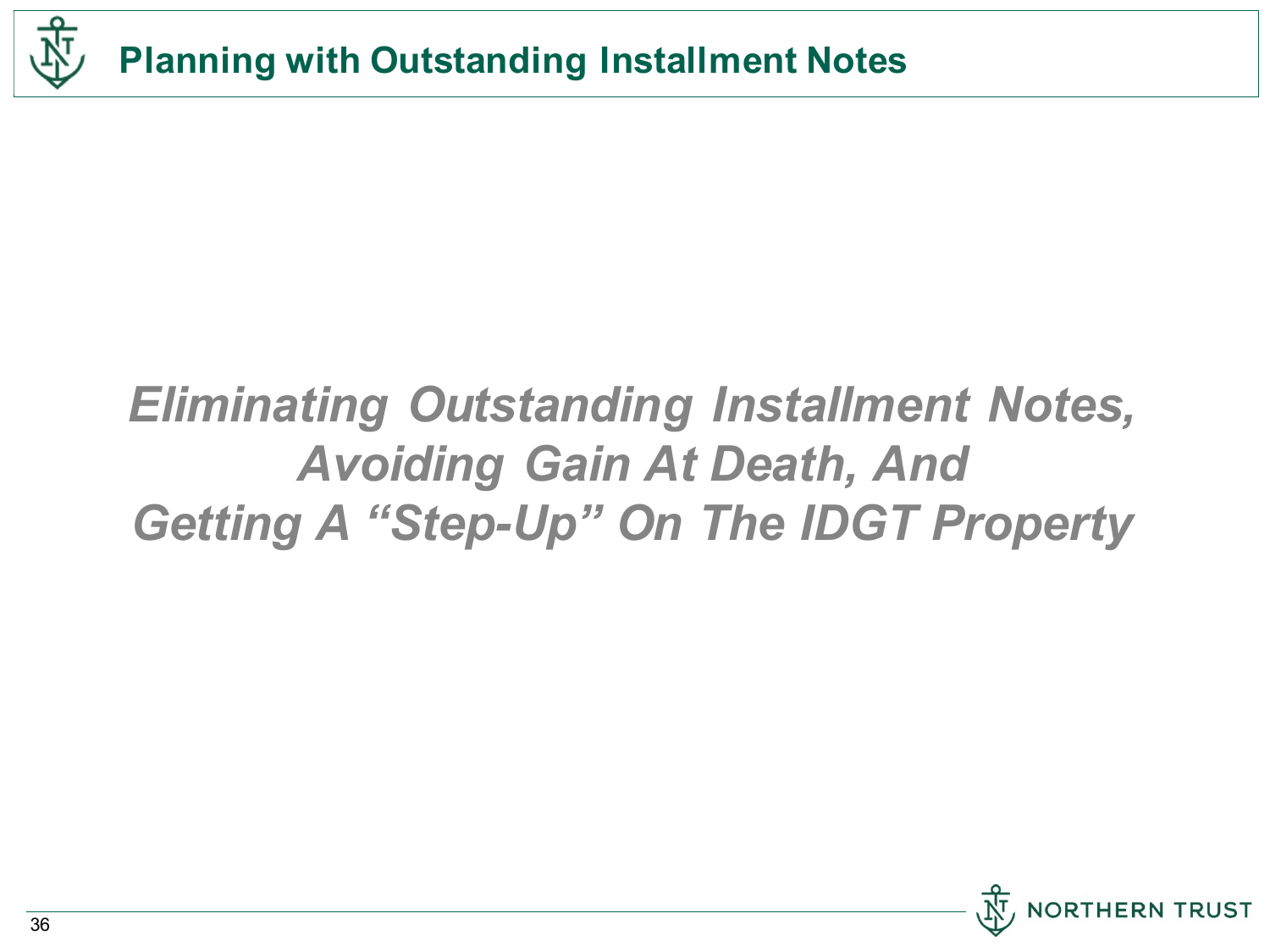



*Potential \$50x Taxable Gain Upon Conversion of Grantor Trust to Non-Grantor Trust* 

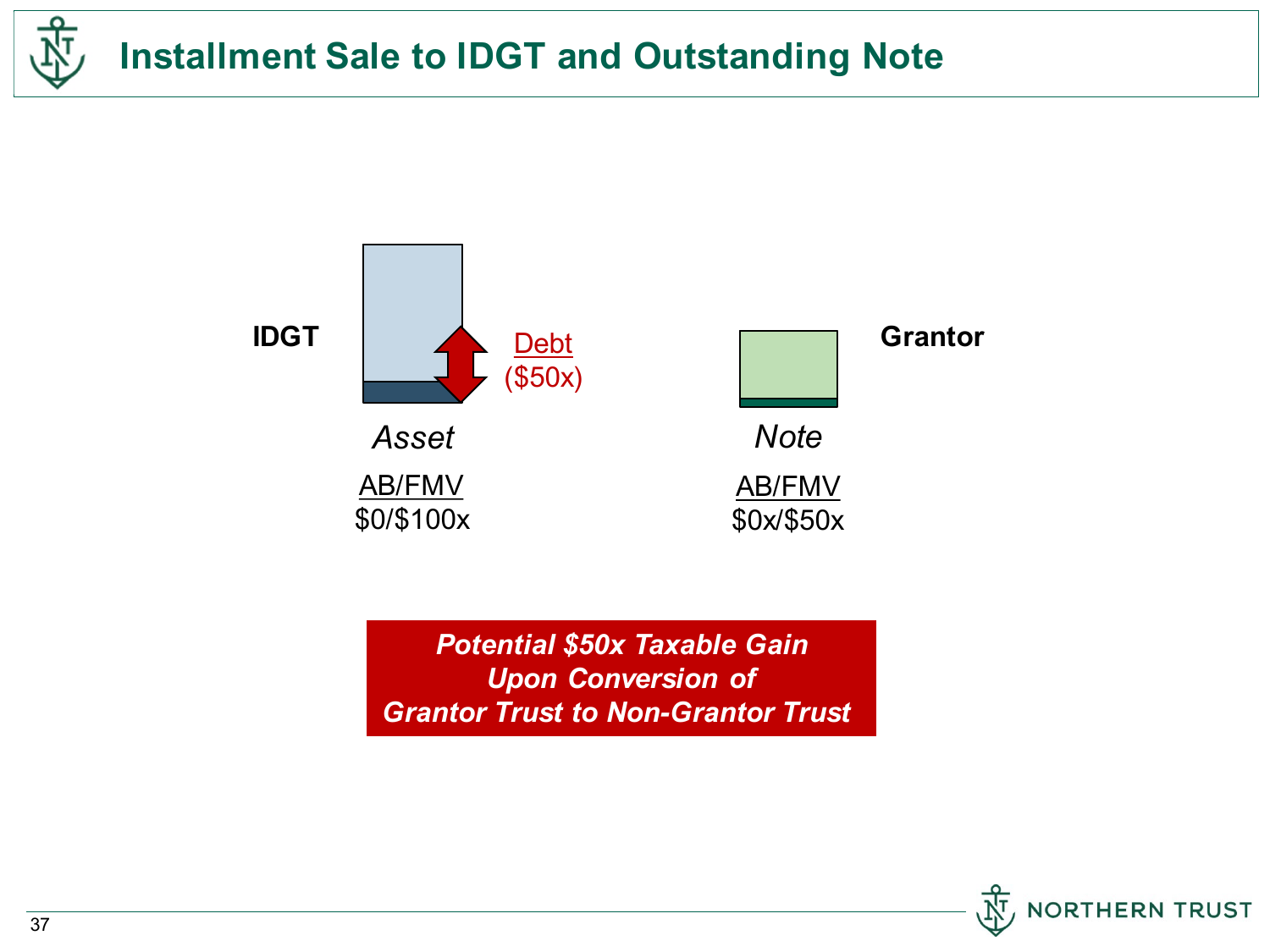# **Making the Debt Disappear with a Disregarded Entity**



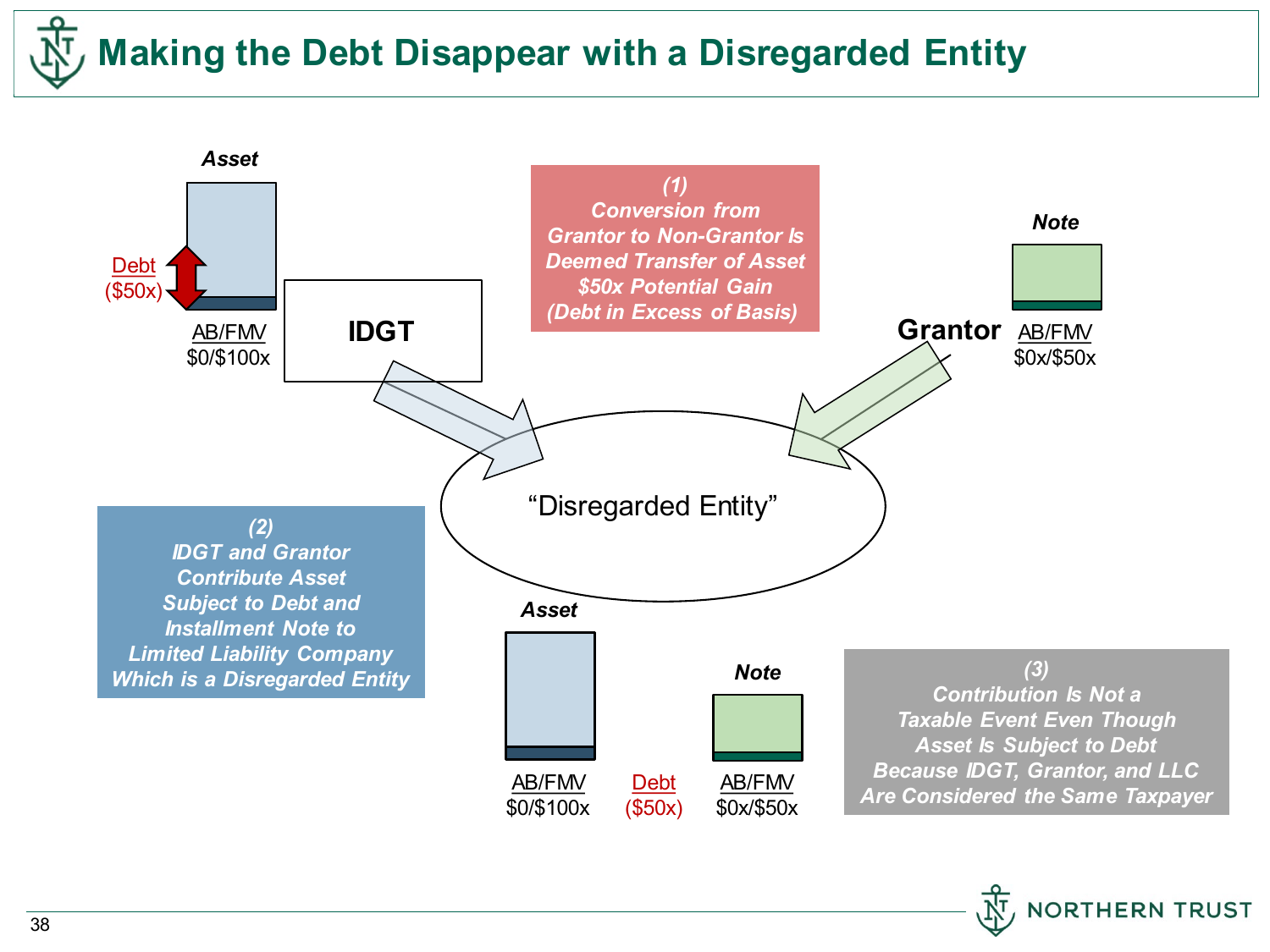**Debt "Merges" and Disappears: Non-Taxable Event**



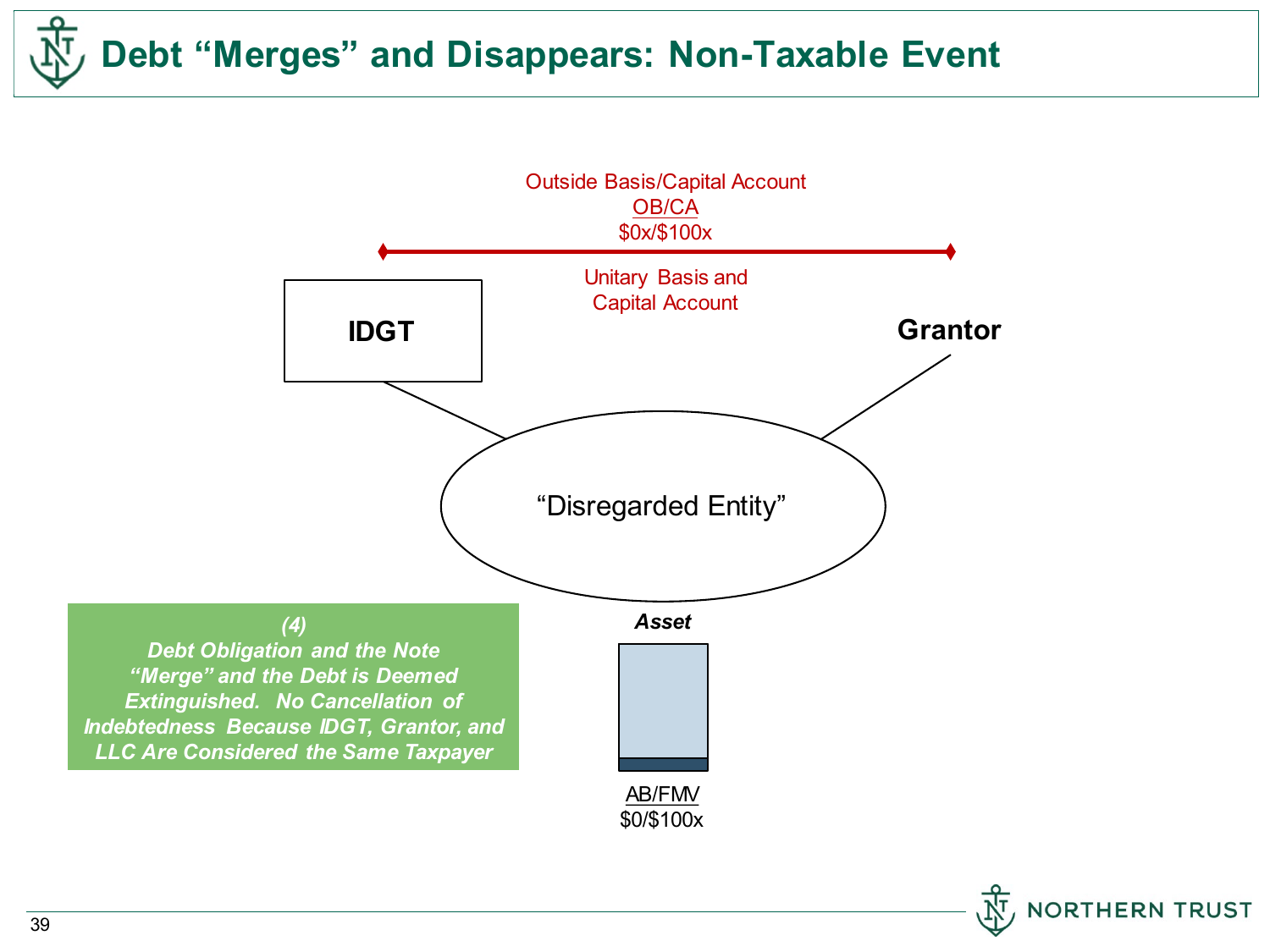## **Death of Grantor: Disregarded Entity to a Partnership**